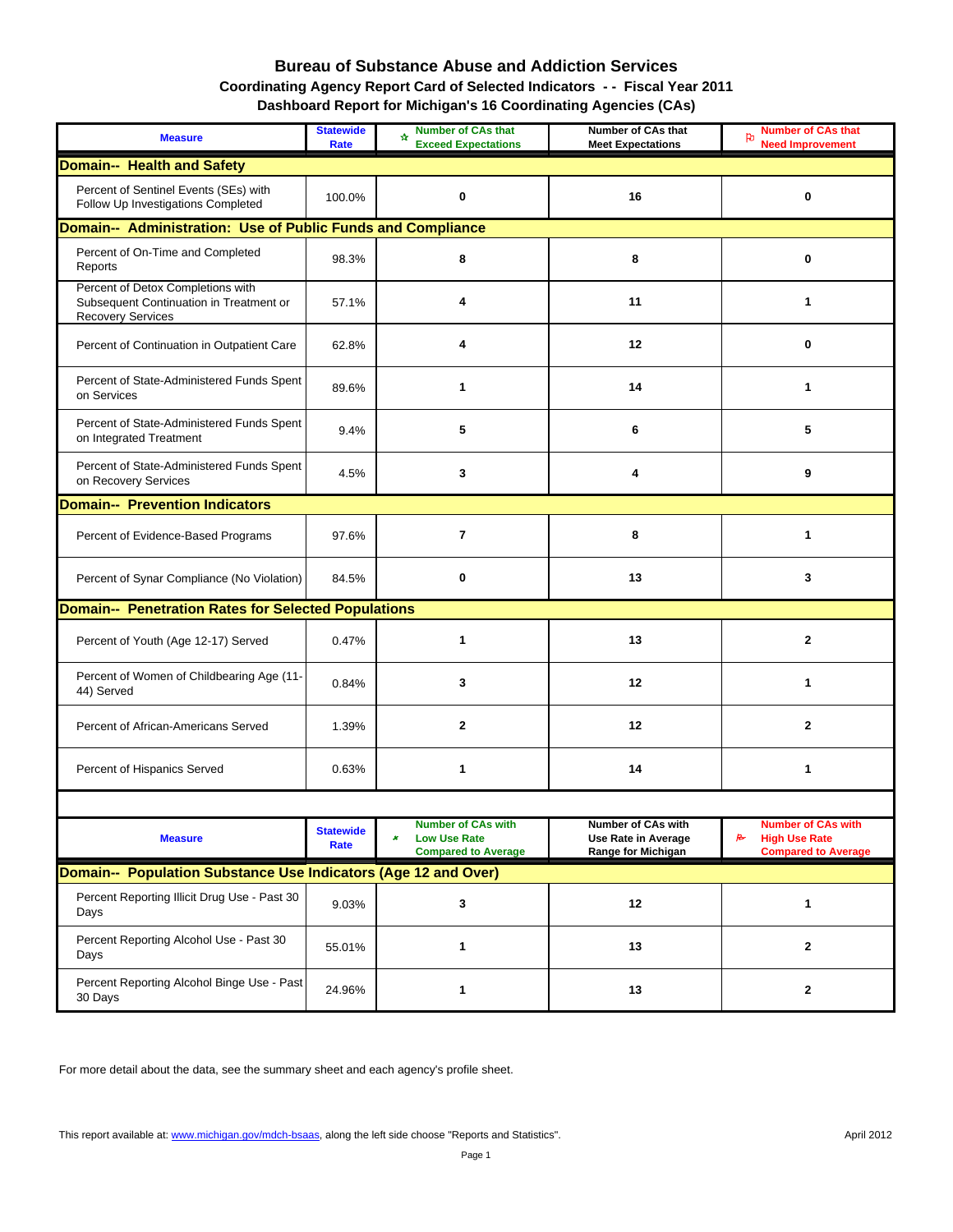#### **Bureau of Substance Abuse and Addiction ServicesReport Card Summary Coordinating Agency Report Card of Selected Indicators - - Fiscal Year 2011**

| Domain:                    | Health and<br><b>Safety</b>                     |                                    | Administration: Use of Public Funds and Compliance   |                                               |                                                    |                                                            |                                                         |                                                     | <b>Prevention Indicators</b> |                          | <b>Penetration Rates for Selected Populations</b>     |                      |                     |                                   | <b>Population Substance Use Indicators</b><br>(Age 12 and Over)<br><b>Reported for Past 30 Days</b> |                                                       |
|----------------------------|-------------------------------------------------|------------------------------------|------------------------------------------------------|-----------------------------------------------|----------------------------------------------------|------------------------------------------------------------|---------------------------------------------------------|-----------------------------------------------------|------------------------------|--------------------------|-------------------------------------------------------|----------------------|---------------------|-----------------------------------|-----------------------------------------------------------------------------------------------------|-------------------------------------------------------|
| <b>Measures:</b>           | <b>Sentinel</b><br>Event<br>Investi-<br>gations | <b>On-Time</b><br><b>Reporting</b> | <b>Detox</b><br><b>Subsequent</b><br><b>Services</b> | <b>Outpatient</b><br><b>Contin</b><br>-uation | <b>Funds</b><br><b>Spent on</b><br><b>Services</b> | <b>Funds</b><br>Spent on<br>Integrated<br><b>Treatment</b> | <b>Funds</b><br>Spent on<br>Recovery<br><b>Supports</b> | <b>Evidence-</b><br><b>Based</b><br><b>Programs</b> | Synar<br><b>Compliance</b>   | Youth (Age<br>$12-17$    | Women of<br><b>Childbear-</b><br>ing Age<br>$(11-44)$ | African-<br>American | <b>Hispanic</b>     | <b>Illicit Drug</b><br><b>Use</b> | <b>Alcohol</b><br><b>Use</b>                                                                        | 5 or More<br><b>Drinks</b><br><b>Same</b><br>Occasion |
| Agency                     |                                                 |                                    |                                                      |                                               |                                                    |                                                            |                                                         |                                                     |                              |                          |                                                       |                      |                     |                                   |                                                                                                     |                                                       |
| <b>BABH/Riverhaven</b>     | No SEs                                          | 100.0% $*$                         | 50.7%                                                | 77.5%                                         | 84.2%                                              | $0.6\%$ PU                                                 | $0.8\%$ Po                                              | 99.8% $\frac{1}{10}$                                | 89.7%                        | 0.50%                    | 1.36%                                                 | 2.16%                | 1.36% $\frac{1}{1}$ | 7.63% *                           | 53.83%                                                                                              | 26.33%                                                |
| <b>Detroit Dpt.H&amp;W</b> | 100.0%                                          | 97.8%                              | 54.2%                                                | 75.7%                                         | 90.0%                                              | 3.5%                                                       | 13.2% $\mathbf{\hat{x}}$                                | 92.4%                                               | 87.5%                        | 0.51%                    | 1.49%                                                 | 1.39%                | 0.36%               | 12.91% B                          | 39.93%                                                                                              | 21.11% $\star$                                        |
| <b>Genesee Co.CMH</b>      | No SEs                                          | 100.0% $\star$                     | 65.4%                                                | 50.2%                                         | 92.5%                                              | $0.5%$ Po                                                  | 3.4%                                                    | 96.4%                                               | 81.5%                        | 2.70% $\mathbf{\hat{x}}$ | 1.57% $\mathbf{\hat{x}}$                              | $2.84\%$ $\pi$       | 0.88%               | 10.25%                            | 51.08%                                                                                              | 22.39%                                                |
| Kalamazoo Co.CMH           | No SEs                                          | 97.6%                              | 45.2%                                                | 77.9% አ                                       | 90.1%                                              | 3.4%                                                       | 2.0%                                                    | 91.6%                                               | 87.1%                        | 0.40%                    | 1.00%                                                 | 1.28%                | 0.50%               | 8.86%                             | 53.86%                                                                                              | 25.14%                                                |
| Lakeshore C.C.             | No SEs                                          | 94.2%                              | $70.1\%$ $\star$                                     | 59.3%                                         | 91.9%                                              | 0.7% $\beta$                                               | $0.3%$ Po                                               | 91.5%                                               | 86.2%                        | 0.49%                    | 0.62%                                                 | 1.96%                | 0.63%               | 8.54%                             | 54.11%                                                                                              | 23.92%                                                |
| <b>Macomb Co.CMH</b>       | No SEs                                          | 100.0% $\star$                     | 67.1%                                                | 50.6%                                         | 86.2%                                              | 8.4%                                                       | $0.7\%$ 凡                                               | 100.0% $\star$                                      | 94.7%                        | 0.36%                    | 0.79%                                                 | 0.61%                | 0.46%               | 8.30%                             | 57.76%                                                                                              | 25.28%                                                |
| <b>Mid-South SAC</b>       | No SEs                                          | 100.0% $\mathbf{\hat{x}}$          | 45.2%                                                | 60.1%                                         | 90.2%                                              | $20.0\%$ $\star$                                           | $0.0\%$ 】                                               | 77.8% PD                                            | 82.2%                        | 0.39%                    | 0.58%                                                 | 1.56%                | 0.80%               | 9.84%                             | 57.38%                                                                                              | 28.02%                                                |
| network180                 | No SEs                                          | 98.1%                              | 57.3%                                                | 65.8%                                         | 89.6%                                              | 1.2%                                                       | 8.2% $*$                                                | 98.8%                                               | 90.0%                        | 0.38%                    | 0.64%                                                 | 1.74%                | 0.62%               | $7.81\%$ *                        | 52.07%                                                                                              | 24.39%                                                |
| <b>Northern MI SAS</b>     | No SEs                                          | 100.0% $\star$                     | 48.1%                                                | 62.3%                                         | 90.4%                                              | 22.4%                                                      | $0.5%$ Po                                               | 100.0% $*$                                          | 86.0%                        | 1.06%                    | 1.53% $\mathbf{\hat{x}}$                              | 2.47%                | 1.14%               | 8.01%                             | 55.92%                                                                                              | 24.74%                                                |
| Oakland Co. HD             | 100.0%                                          | 100.0% $*$                         | 71.8% $\mathbf{\hat{x}}$                             | 62.4%                                         | 90.2%                                              | 15.1% $\mathbf{\hat{x}}$                                   | $0.1\%$ Po                                              | 100.0% $\star$                                      | 93.3%                        | 0.25%                    | 0.56%                                                 | 0.77%                | 0.46%               | 8.75%                             | 60.69% B                                                                                            | 24.47%                                                |
| Pathways                   | No SEs                                          | 100.0% $\star$                     | $73.3\%$ $\star$                                     | 64.1%                                         | 94.6% $\star$                                      | 2.9%                                                       | 3.1%                                                    | 96.8%                                               | 70.8%<br><u>। भ</u>          | 0.92%                    | 1.60% $\mathbf{\hat{x}}$                              | $0.20\%$ PO          | 0.29%               | 9.30%                             | 59.52%                                                                                              | 29.15% B                                              |
| Saginaw Co. PH             | 100.0%                                          | 100.0% $*$                         | 54.5%                                                | 51.6%                                         | 88.0%                                              | $0.0\%$ $\mathcal{F}_{\mathbf{0}}$                         | $0.0\%$ P                                               | 97.3%                                               | 81.5%                        | 0.39%                    | 0.82%                                                 | 1.56%                | 1.04%               | 8.86%                             | 54.76%                                                                                              | 25.74%                                                |
| <b>St. Clair Co.CMH</b>    | No SEs                                          | 97.6%                              | 62.7%                                                | 51.0%                                         | 79.3%                                              | 2.7%                                                       | $0.0\%$ Po                                              | 99.3%                                               | ਮਿ<br>75.0%                  | 0.30%                    | 0.87%                                                 | 3.77% $\pi$          | 1.17%               | 7.44% $*$                         | 56.60%                                                                                              | 26.31%                                                |
| <b>SEMCA</b>               | 100.0%                                          | 97.6%                              | 61.7%                                                | 73.9%                                         | 90.3%                                              | 23.8%                                                      | 1.7%                                                    | 99.8% $\pi$                                         | 81.3%                        | $0.20%$ PO               | 0.52%                                                 | 1.19%                | 1.01%               | 8.23%                             | 54.99%                                                                                              | 25.05%                                                |
| <b>Washtenaw CHO</b>       | No SEs                                          | 95.2%                              | 24.3% PD                                             | 67.0%                                         | 91.5%                                              | 25.2% $\mathbf{\hat{x}}$                                   | $6.8\%$ $\star$                                         | 99.6% $*$                                           | 65.4% PD                     | $0.10\%$ PU              | 0.28% $\beta$                                         | 0.88%                | $0.16\%$            | 9.93%                             | 61.91% B                                                                                            | 25.76%                                                |
| <b>Western UP SAS</b>      | 100.0%                                          | 95.2%                              | 100.0%                                               | 65.9%                                         | 75.1% PD                                           | $0.0\%$ $\mathcal{F}_{0}$                                  | $0.0\%$ Po                                              | $99.6\%$ ×                                          | 89.3%                        | 0.33%                    | 0.58%                                                 | $0.39%$ Po           | 0.28%               | 9.30%                             | 59.52%                                                                                              | 29.15% B                                              |
| <b>Statewide Rate</b>      | 100.0%                                          | 98.3%                              | 57.1%                                                | 62.8%                                         | 89.6%                                              | 9.4%                                                       | 4.5%                                                    | 97.6%                                               | 84.5%                        | 0.47%                    | 0.84%                                                 | 1.39%                | 0.63%               | 9.03%                             | 55.01%                                                                                              | 24.96%                                                |

**Symbols are shown to aid in reading black and white printouts of this report.**

#### **Key for Most Measures** (higher percentages are better) **Key for Use Indicators** (lower percentages are better)

- ☆ Exceeds Expectations (green)
- 
- Needs Improvement (red)
- The median plus/minus 1.5 times the inner-quartile range was used to find high and low outliers. Exceptions: For SEs- 100% investigation is required per contract, so less than 100% shows a red flag. For Synar- 80% is required, so below 80% shows a red flag.

For more detail about the data, see each agency's profile sheet.

See the "Data Sources and Descriptions" sheet for information about each measure.

To find out which counties each agency covers, see the "Regional Substance Abuse Coordinating Agencies" map at: www.michigan.gov/mdch-bsaas.

This report available at: www.michigan.gov/mdch-bsaas, along the left side choose "Reports and Statistics".

Exceeds Expectations (green) **Later Compared to Average (green) Low Rate Compared to Average (green) Low Rate Compared to Average (green) Low Rate Compared to Average (green) Meets Expectations** Average Range for Michigan

A High Rate Compared to Average (red)

The median plus/minus 1.5 times the inner-quartile range was used to find high and low outliers.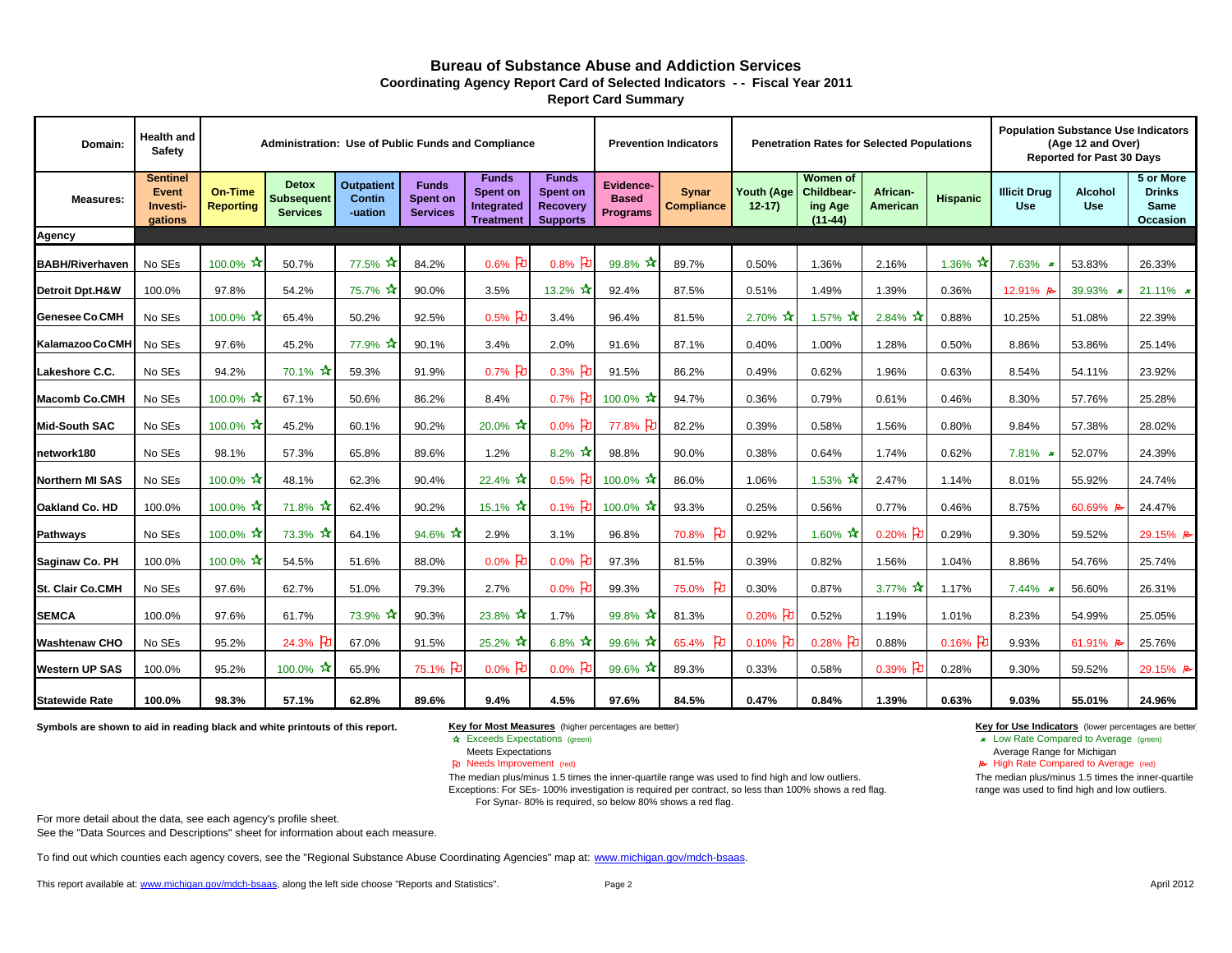#### **Bureau of Substance Abuse and Addiction Services Data Sources and Descriptions Coordinating Agency Report Card of Selected Indicators - - Fiscal Year 2011**

| <b>Measure</b>                                                                                        | <b>Data Source</b>                                 | <b>Description</b>                                                                                                                                                                                                                                       |
|-------------------------------------------------------------------------------------------------------|----------------------------------------------------|----------------------------------------------------------------------------------------------------------------------------------------------------------------------------------------------------------------------------------------------------------|
| <b>Domain-- Health and Safety</b>                                                                     |                                                    |                                                                                                                                                                                                                                                          |
| Percent of Sentinel Events with Follow Up                                                             |                                                    |                                                                                                                                                                                                                                                          |
| <b>Investigations Completed</b>                                                                       | 6-month SE Reports                                 | Sentinel Event is an "unexpected occurrence involving death or serious physical<br>or psychological injury, or the risk thereof. 100% investigation is required per<br>contract.                                                                         |
| Domain-- Administration: Use of Public Funds and Compliance                                           |                                                    |                                                                                                                                                                                                                                                          |
| Percent of On-Time and Completed<br>Reports                                                           | E-GrAMS Submission Log                             | Percentage of selected completed reports submitted for approval on or before<br>established due dates.                                                                                                                                                   |
| Percent of Detox Episodes with<br>Subsequent Continuation in Treatment or<br><b>Recovery Services</b> | <b>TEDs and</b><br><b>Encounter Data Warehouse</b> | Percentage of detoxification episodes with subsequent continuation in treatment<br>services or recovery support services. Changed from "completions" in FY 09<br>version.                                                                                |
| Percent of Continuation in Outpatient Care                                                            | <b>TEDs and</b><br><b>Encounter Data Warehouse</b> | Percentage of outpatient admissions who received 3 sessions and had a 45-day<br>length of stay.                                                                                                                                                          |
| Percent of State-Administered Funds Spent<br>on Services                                              | Legislative Report                                 | Percentage of state-administered funds spent on services (not including AMS).                                                                                                                                                                            |
| Percent of State-Administered Funds Spent<br>on Integrated Treatment                                  | Legislative Report                                 | Percentage of state-administered funds spent on integrated treatment services.                                                                                                                                                                           |
| Percent of State-Administered Funds Spent<br>on Recovery Services                                     | Legislative Report                                 | Percentage of state-administered funds spent on recovery supports and<br>services.                                                                                                                                                                       |
| <b>Domain-- Prevention Indicators</b>                                                                 |                                                    |                                                                                                                                                                                                                                                          |
| Percent of Evidence-Based Programs                                                                    | <b>Prevention Data System</b>                      | Percentage of programs that are evidence-based.                                                                                                                                                                                                          |
| Percent of Synar Compliance (No Violation)                                                            | <b>Synar Report</b>                                | Percentage of tobacco sales, during Synar survey, properly executed.                                                                                                                                                                                     |
| <b>Domain-- Penetration Rates for Selected Populations</b>                                            |                                                    |                                                                                                                                                                                                                                                          |
| Percent of Youth (Age 12-17) Served                                                                   | <b>TEDs and Census</b>                             | Percentage of youth, age 12 to 17, in the area who received treatment services.                                                                                                                                                                          |
| Percent of Women of Childbearing Age (11- TEDs and Census<br>44) Served                               |                                                    | Percentage of women, age 11 to 44, in the area who received treatment<br>services.                                                                                                                                                                       |
| Percent of African-Americans Served                                                                   | <b>TEDs and Census</b>                             | Percentage of African-Americans in the area who received treatment services.                                                                                                                                                                             |
| Percent of Hispanics Served                                                                           | <b>TEDs and Census</b>                             | Percentage of Hispanics in the area who received treatment services.                                                                                                                                                                                     |
| Domain-- Population Substance Use Indicators (Age 12 and Over)                                        |                                                    |                                                                                                                                                                                                                                                          |
| Percent Reporting Illicit Drug Use - Past 30<br>Days                                                  | <b>NSDUH 2006-2008</b>                             | Percentage of those age 12 and older who reported illicit drug use in past 30<br>days prior to survey.                                                                                                                                                   |
| Percent Reporting Alcohol Use - Past 30<br>Days                                                       | NSDUH 2006-2008                                    | Percentage of those age 12 and older who reported alcohol use in past 30 days<br>prior to survey.                                                                                                                                                        |
| Percent Reporting Alcohol Binge Use - Past NSDUH 2006-2008<br>30 Days                                 |                                                    | Percentage of those age 12 and older who reported alcohol binge use in past 30<br>days prior to survey. Binge alcohol use is defined as drinking five or more drinks<br>on one occasion (i.e., at the same time or within a couple hours of each other). |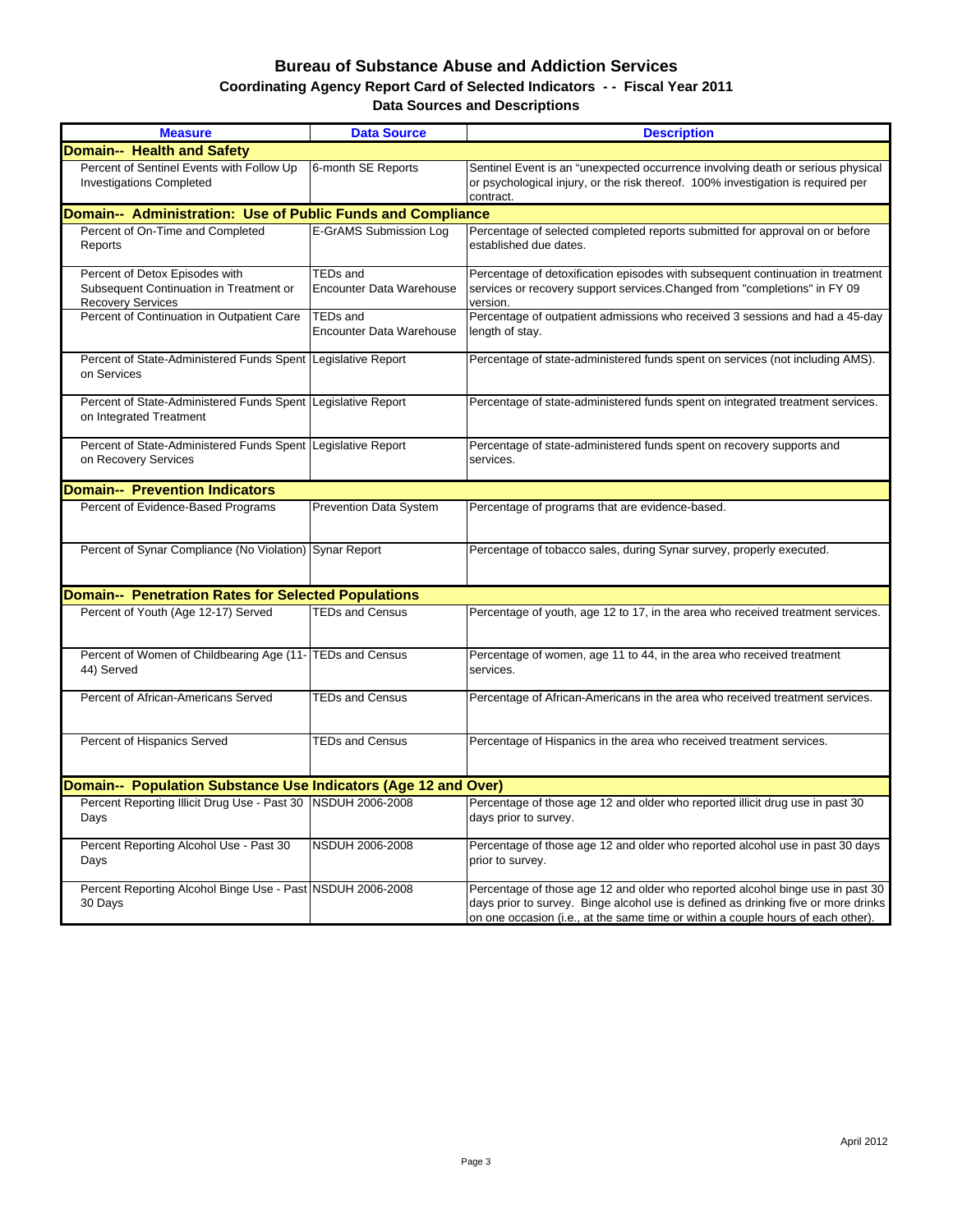# **Bureau of Substance Abuse and Addiction Services**

**Coordinating Agency Report Card of Selected Indicators - - Fiscal Year 2011**

**Coordinating Agency Profiles**

| <b>Coordinating Agency:</b>           | <b>Statewide all 16 Coordinating Agencies (CAs)</b>                                 |                                                                |                                        |                |  |  |
|---------------------------------------|-------------------------------------------------------------------------------------|----------------------------------------------------------------|----------------------------------------|----------------|--|--|
| <b>Report Period:</b>                 |                                                                                     | FY 2011 (10/1/2010 to 9/30/2011)                               |                                        |                |  |  |
|                                       |                                                                                     |                                                                |                                        |                |  |  |
| Domain                                | <b>Measure</b>                                                                      | <b>Investigations</b>                                          | <b>Sentinel Events</b>                 | <b>Percent</b> |  |  |
| Health and Safety                     | Percent of Sentinel Events with Follow Up<br><b>Investigations Completed</b>        | 19.0                                                           | 19.0                                   | 100.0%         |  |  |
| Domain                                | <b>Measure</b>                                                                      | <b>On Time Reports</b>                                         | <b>All Reports</b>                     | <b>Percent</b> |  |  |
|                                       | Percent of On-Time and Completed Reports                                            | 698.0                                                          | 710.0                                  | 98.3%          |  |  |
|                                       | <b>Measure</b>                                                                      | <b>Continued with</b><br><b>Services</b>                       | <b>Total Detox</b><br><b>Episodes</b>  | <b>Percent</b> |  |  |
|                                       | Percent of Detox Episodes with Subsequent<br>Continuation in Treatment or Recovery  | 4,490.0                                                        | 7,862.0                                | 57.1%          |  |  |
| Administration: Use of Public         | <b>Measure</b>                                                                      | <b>Number With 3</b><br>Sessions and 45-<br>Day Length of Stay | <b>Total OP</b><br><b>Admissions</b>   | <b>Percent</b> |  |  |
| Funds and Compliance                  | Percent of Continuation in Outpatient Care                                          | 16,175.0                                                       | 25,755.0                               | 62.8%          |  |  |
|                                       | <b>Measure</b>                                                                      | <b>Amount Spent on</b><br><b>Target</b>                        | <b>Total Expenditures</b>              | <b>Percent</b> |  |  |
|                                       | Percent of State-Administered Funds Spent on<br><b>Services</b>                     | \$115,191,111                                                  | \$128,521,370                          | 89.6%          |  |  |
|                                       | Percent of State-Administered Funds Spent on<br><b>Integrated Treatment</b>         | \$12,105,960                                                   | \$128,521,370                          | 9.4%           |  |  |
|                                       | Percent of State-Administered Funds Spent on<br><b>Recovery Services</b>            | \$5,806,364                                                    | \$128,521,370                          | 4.5%           |  |  |
| Domain                                | <b>Measure</b>                                                                      | <b>EBPs</b>                                                    | <b>Total Programs</b>                  | <b>Percent</b> |  |  |
|                                       | Percent of Evidence-Based Programs                                                  | 5.590.0                                                        | 5.725.0                                | 97.6%          |  |  |
| <b>Prevention Indicators</b>          | <b>Measure</b>                                                                      | <b>Instances with No</b><br><b>Violation</b>                   | <b>Total Attempted</b><br><b>Sales</b> | <b>Percent</b> |  |  |
|                                       | Percent of Synar Compliance (No Violation)                                          | 480.0                                                          | 568.0                                  | 84.5%          |  |  |
|                                       |                                                                                     |                                                                |                                        |                |  |  |
| <b>Domain</b>                         | <b>Measure</b>                                                                      | <b>Unique Persons</b>                                          | <b>Census</b>                          | <b>Percent</b> |  |  |
| <b>Penetration Rates for Selected</b> | Percent of Youth (Age 12-17) Served<br>Percent of Women of Childbearing Age (11-44) | 2,887<br>20,872                                                | 619,729<br>2,495,846                   | 0.47%<br>0.84% |  |  |
| Populations                           | Served                                                                              |                                                                |                                        |                |  |  |
|                                       | Percent of African-Americans Served<br>Percent of Hispanics Served                  | 15,677                                                         | 1,129,595<br>264,511                   | 1.39%<br>0.63% |  |  |
|                                       |                                                                                     | 1,670                                                          |                                        |                |  |  |
| Domain                                | <b>Measure</b>                                                                      |                                                                |                                        | <b>Percent</b> |  |  |
| <b>Population Substance Use</b>       | Percent Reporting Illicit Drug Use - Past 30 Days                                   |                                                                |                                        | 9.03%          |  |  |
| Indicators                            | Percent Reporting Alcohol Use - Past 30 Days                                        |                                                                |                                        | 55.01%         |  |  |
| (Age 12 and Over)                     | Percent Reporting Alcohol Binge Use - Past 30 Days                                  |                                                                |                                        | 24.96%         |  |  |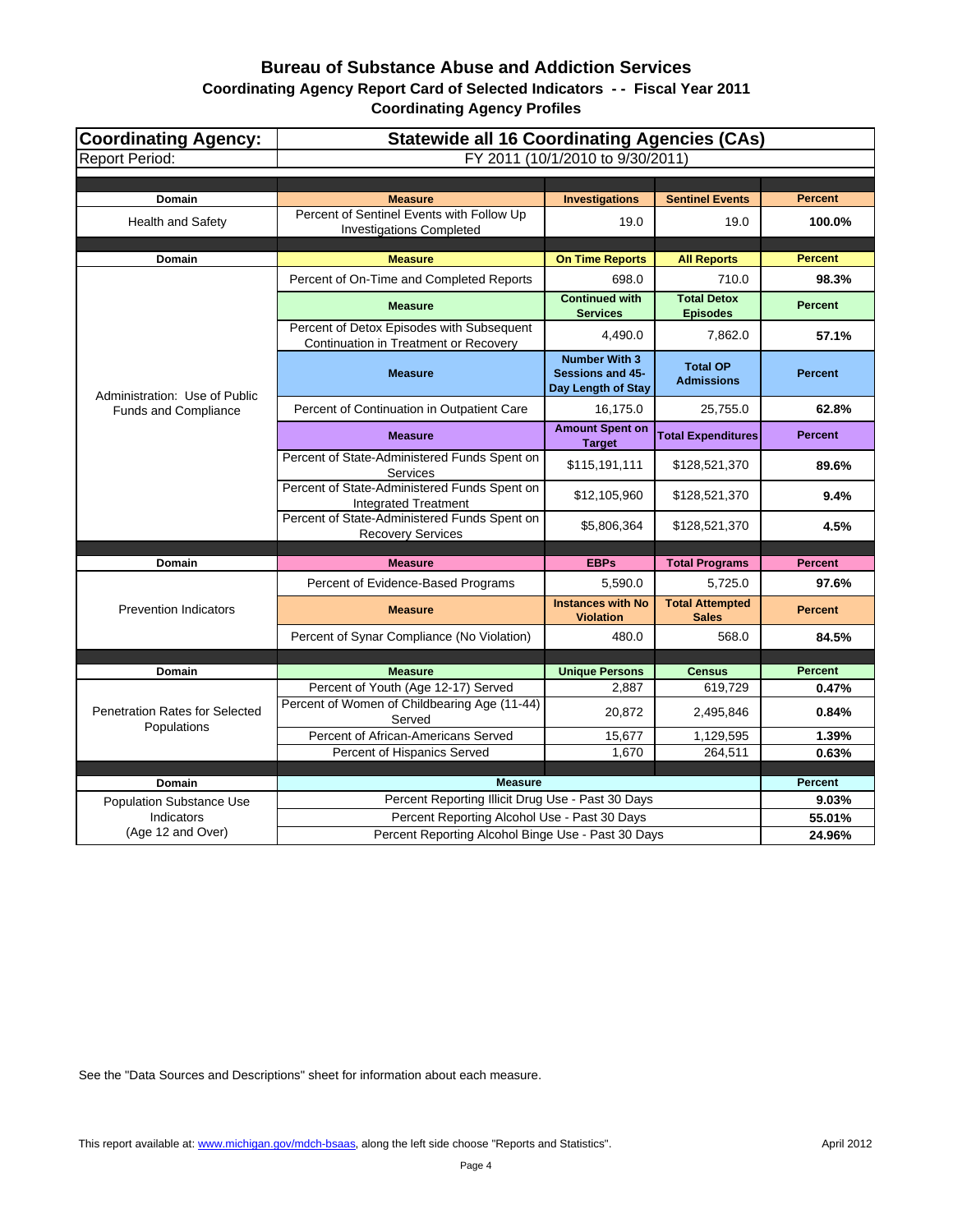| <b>Coordinating Agency:</b><br><b>Report Period:</b> | <b>BABH / Riverhaven Coordinating Agency</b><br>FY 2011 (10/1/2010 to 9/30/2011)               |                                                                       |                                        |                              |  |
|------------------------------------------------------|------------------------------------------------------------------------------------------------|-----------------------------------------------------------------------|----------------------------------------|------------------------------|--|
|                                                      |                                                                                                |                                                                       |                                        |                              |  |
| Domain                                               | <b>Measure</b>                                                                                 | <b>Investigations</b>                                                 | <b>Sentinel Events</b>                 | <b>Percent</b>               |  |
| Health and Safety                                    | Percent of Sentinel Events with Follow Up<br><b>Investigations Completed</b>                   | 0.0                                                                   | 0.0                                    | <b>No SEs</b>                |  |
| Domain                                               | <b>Measure</b>                                                                                 | <b>On Time Reports</b>                                                | <b>All Reports</b>                     | <b>Percent</b>               |  |
|                                                      | Percent of On-Time and Completed Reports                                                       | 42.0                                                                  | 42.0                                   | 100.0% $\frac{A}{A}$         |  |
|                                                      | <b>Measure</b>                                                                                 | <b>Continued with</b><br><b>Services</b>                              | <b>Total Detox</b><br><b>Episodes</b>  | <b>Percent</b>               |  |
|                                                      | Percent of Detox Episodes with Subsequent<br>Continuation in Treatment or Recovery             | 71.0                                                                  | 140.0                                  | 50.7%                        |  |
| Administration: Use of Public                        | <b>Measure</b>                                                                                 | <b>Number With 3</b><br><b>Sessions and 45-</b><br>Day Length of Stay | <b>Total OP</b><br><b>Admissions</b>   | <b>Percent</b>               |  |
| <b>Funds and Compliance</b>                          | Percent of Continuation in Outpatient Care                                                     | 737.0                                                                 | 951.0                                  | 77.5% ☆                      |  |
|                                                      | <b>Measure</b>                                                                                 | <b>Amount Spent on</b><br><b>Target</b>                               | <b>Total</b><br><b>Expenditures</b>    | <b>Percent</b>               |  |
|                                                      | Percent of State-Administered Funds Spent<br>on Services                                       | \$3,673,048                                                           | \$4,361,801                            | 84.2%                        |  |
|                                                      | Percent of State-Administered Funds Spent<br>on Integrated Treatment                           | \$27,136                                                              | \$4,361,801                            | $0.6%$ $\upbeta$             |  |
|                                                      | Percent of State-Administered Funds Spent<br>on Recovery Services                              | \$36,302                                                              | \$4,361,801                            | $0.8%$ }                     |  |
| Domain                                               | <b>Measure</b>                                                                                 | <b>EBPs</b>                                                           | <b>Total Programs</b>                  | <b>Percent</b>               |  |
|                                                      | Percent of Evidence-Based Programs                                                             | 415.0                                                                 | 416.0                                  | 99.8% ☆                      |  |
| <b>Prevention Indicators</b>                         | <b>Measure</b>                                                                                 | <b>Instances with No</b><br><b>Violation</b>                          | <b>Total Attempted</b><br><b>Sales</b> | <b>Percent</b>               |  |
|                                                      | Percent of Synar Compliance (No Violation)                                                     | 26.0                                                                  | 29.0                                   | 89.7%                        |  |
|                                                      |                                                                                                |                                                                       |                                        |                              |  |
| Domain                                               | <b>Measure</b>                                                                                 | <b>Unique Persons</b>                                                 | <b>Census</b>                          | <b>Percent</b>               |  |
| <b>Penetration Rates for Selected</b>                | Percent of Youth (Age 12-17) Served<br>Percent of Women of Childbearing Age (11-<br>44) Served | 109<br>837                                                            | 21,590<br>61,755                       | 0.50%<br>1.36%               |  |
| Populations                                          | Percent of African-Americans Served                                                            | 68                                                                    | 3,146                                  | 2.16%                        |  |
|                                                      | Percent of Hispanics Served                                                                    | 87                                                                    | 6,416                                  | 1.36% $\frac{1}{11}$         |  |
|                                                      |                                                                                                |                                                                       |                                        |                              |  |
| Domain                                               | <b>Measure</b><br>Percent Reporting Illicit Drug Use - Past 30 Days                            |                                                                       |                                        | <b>Percent</b><br>$7.63\%$ * |  |
| <b>Population Substance Use</b><br>Indicators        | Percent Reporting Alcohol Use - Past 30 Days                                                   |                                                                       |                                        | 53.83%                       |  |
| (Age 12 and Over)                                    | Percent Reporting Alcohol Binge Use - Past 30 Days                                             |                                                                       |                                        | 26.33%                       |  |

**Symbols are shown to aid in reading black and white printouts of this report.**

- 
- **Key for Most Measures** (higher percentages are better) **Key for Use Indicators** (lower percentages are better)<br> **Key for Use Indicators** (lower percentages are better)<br> **Key for Use Indicators** (lower percentages are bett
	- **x** Low Rate Compared to Average (green)
	- Meets Expectations **Average Range for Michigan**

Pu Needs Improvement (red) **Needs** Improvement (red) **High Rate Compared to Average** (red)

The median plus/minus 1.5 times the inner-quartile range was used to find high and low outliers. Exceptions: For SEs- 100% investigation is required per contract, so less than 100% shows a red flag. For Synar- 80% is required, so below 80% shows a red flag.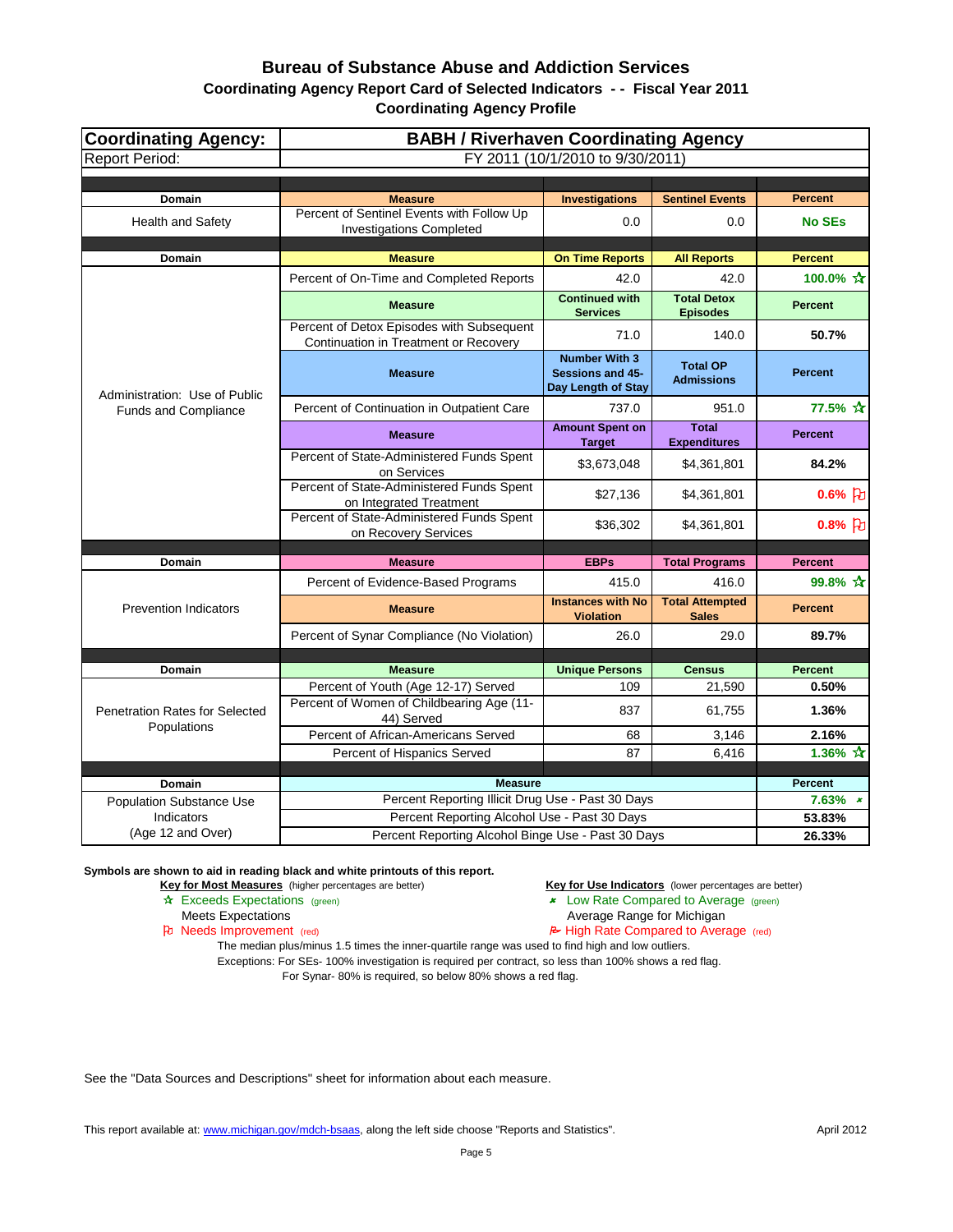| <b>Coordinating Agency:</b>           | <b>Detroit Department of Health &amp; Wellness</b>                                             |                                                                |                                        |                |
|---------------------------------------|------------------------------------------------------------------------------------------------|----------------------------------------------------------------|----------------------------------------|----------------|
| <b>Report Period:</b>                 |                                                                                                | FY 2011 (10/1/2010 to 9/30/2011)                               |                                        |                |
| <b>Domain</b>                         | <b>Measure</b>                                                                                 | <b>Investigations</b>                                          | <b>Sentinel Events</b>                 | <b>Percent</b> |
| <b>Health and Safety</b>              | Percent of Sentinel Events with Follow Up<br><b>Investigations Completed</b>                   | 10.0                                                           | 10.0                                   | 100.0%         |
| <b>Domain</b>                         | <b>Measure</b>                                                                                 | <b>On Time Reports</b>                                         | <b>All Reports</b>                     | <b>Percent</b> |
|                                       | Percent of On-Time and Completed Reports                                                       | 45.0                                                           | 46.0                                   | 97.8%          |
|                                       | <b>Measure</b>                                                                                 | <b>Continued with</b><br><b>Services</b>                       | <b>Total Detox</b><br><b>Episodes</b>  | <b>Percent</b> |
|                                       | Percent of Detox Episodes with Subsequent<br>Continuation in Treatment or Recovery             | 982.0                                                          | 1,813.0                                | 54.2%          |
| Administration: Use of Public         | <b>Measure</b>                                                                                 | <b>Number With 3</b><br>Sessions and 45-<br>Day Length of Stay | <b>Total OP</b><br><b>Admissions</b>   | <b>Percent</b> |
| <b>Funds and Compliance</b>           | Percent of Continuation in Outpatient Care                                                     | 1,517.0                                                        | 2,005.0                                | 75.7% ☆        |
|                                       | <b>Measure</b>                                                                                 | <b>Amount Spent on</b><br><b>Target</b>                        | <b>Total</b><br><b>Expenditures</b>    | <b>Percent</b> |
|                                       | Percent of State-Administered Funds Spent<br>on Services                                       | \$26,522,230                                                   | \$29,475,303                           | 90.0%          |
|                                       | Percent of State-Administered Funds Spent<br>on Integrated Treatment                           | \$1,039,437                                                    | \$29,475,303                           | 3.5%           |
|                                       | Percent of State-Administered Funds Spent<br>on Recovery Services                              | \$3,897,483                                                    | \$29,475,303                           | 13.2% ☆        |
| Domain                                | <b>Measure</b>                                                                                 | <b>EBPs</b>                                                    | <b>Total Programs</b>                  | <b>Percent</b> |
|                                       | Percent of Evidence-Based Programs                                                             | 316.0                                                          | 342.0                                  | 92.4%          |
| <b>Prevention Indicators</b>          | <b>Measure</b>                                                                                 | <b>Instances with No</b><br><b>Violation</b>                   | <b>Total Attempted</b><br><b>Sales</b> | <b>Percent</b> |
|                                       | Percent of Synar Compliance (No Violation)                                                     | 35.0                                                           | 40.0                                   | 87.5%          |
|                                       |                                                                                                |                                                                |                                        |                |
| <b>Domain</b>                         | <b>Measure</b>                                                                                 | <b>Unique Persons</b><br>268                                   | <b>Census</b>                          | <b>Percent</b> |
| <b>Penetration Rates for Selected</b> | Percent of Youth (Age 12-17) Served<br>Percent of Women of Childbearing Age (11-<br>44) Served | 2,918                                                          | 53,015<br>196,246                      | 0.51%<br>1.49% |
| Populations                           | Percent of African-Americans Served                                                            | 8,204                                                          | 590,266                                | 1.39%          |
|                                       | Percent of Hispanics Served                                                                    | 177                                                            | 48,679                                 | 0.36%          |
| Domain                                | <b>Measure</b>                                                                                 |                                                                |                                        | <b>Percent</b> |
| <b>Population Substance Use</b>       | Percent Reporting Illicit Drug Use - Past 30 Days                                              |                                                                |                                        | 12.91% B       |
| Indicators                            | Percent Reporting Alcohol Use - Past 30 Days                                                   |                                                                |                                        | 39.93% *       |
| (Age 12 and Over)                     | Percent Reporting Alcohol Binge Use - Past 30 Days                                             |                                                                |                                        | $21.11\%$ *    |

**Symbols are shown to aid in reading black and white printouts of this report.**

**Key for Most Measures** (higher percentages are better) **Key for Use Indicators** (lower percentages are better)

Exceeds Expectations (green) Low Rate Compared to Average (green)

- Meets Expectations **Average Range for Michigan**
- Needs Improvement (red) High Rate Compared to Average (red)

The median plus/minus 1.5 times the inner-quartile range was used to find high and low outliers. Exceptions: For SEs- 100% investigation is required per contract, so less than 100% shows a red flag.

For Synar- 80% is required, so below 80% shows a red flag.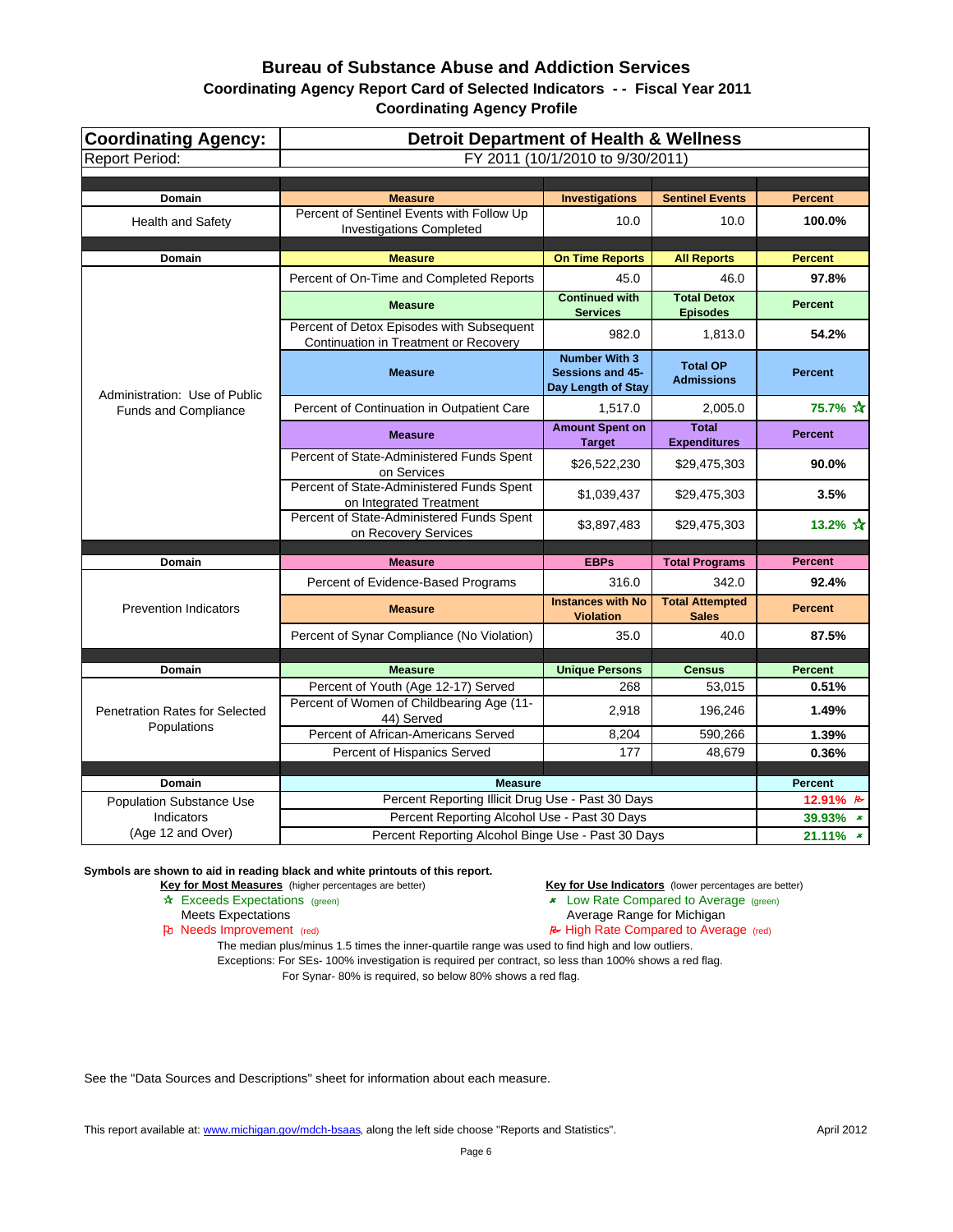| <b>Coordinating Agency:</b>           | <b>Genesee County Community Mental Health</b><br>FY 2011 (10/1/2010 to 9/30/2011)  |                                                                       |                                        |                                    |  |
|---------------------------------------|------------------------------------------------------------------------------------|-----------------------------------------------------------------------|----------------------------------------|------------------------------------|--|
| <b>Report Period:</b>                 |                                                                                    |                                                                       |                                        |                                    |  |
| <b>Domain</b>                         | <b>Measure</b>                                                                     | <b>Investigations</b>                                                 | <b>Sentinel Events</b>                 | <b>Percent</b>                     |  |
| Health and Safety                     | Percent of Sentinel Events with Follow Up<br><b>Investigations Completed</b>       | 0.0                                                                   | 0.0                                    | <b>No SEs</b>                      |  |
| <b>Domain</b>                         | <b>Measure</b>                                                                     | <b>On Time Reports</b>                                                | <b>All Reports</b>                     | <b>Percent</b>                     |  |
|                                       | Percent of On-Time and Completed Reports                                           | 42.0                                                                  | 42.0                                   | 100.0% ☆                           |  |
|                                       | <b>Measure</b>                                                                     | <b>Continued with</b><br><b>Services</b>                              | <b>Total Detox</b><br><b>Episodes</b>  | <b>Percent</b>                     |  |
|                                       | Percent of Detox Episodes with Subsequent<br>Continuation in Treatment or Recovery | 280.0                                                                 | 428.0                                  | 65.4%                              |  |
| Administration: Use of Public         | <b>Measure</b>                                                                     | <b>Number With 3</b><br><b>Sessions and 45-</b><br>Day Length of Stay | <b>Total OP</b><br><b>Admissions</b>   | <b>Percent</b>                     |  |
| Funds and Compliance                  | Percent of Continuation in Outpatient Care                                         | 953.0                                                                 | 1,899.0                                | 50.2%                              |  |
|                                       | <b>Measure</b>                                                                     | <b>Amount Spent on</b><br><b>Target</b>                               | <b>Total</b><br><b>Expenditures</b>    | <b>Percent</b>                     |  |
|                                       | Percent of State-Administered Funds Spent<br>on Services                           | \$7,238,530                                                           | \$7,822,397                            | 92.5%                              |  |
|                                       | Percent of State-Administered Funds Spent<br>on Integrated Treatment               | \$41,875                                                              | \$7,822,397                            | $0.5%$ [D]                         |  |
|                                       | Percent of State-Administered Funds Spent<br>on Recovery Services                  | \$268,070                                                             | \$7,822,397                            | 3.4%                               |  |
| <b>Domain</b>                         | <b>Measure</b>                                                                     | <b>EBPs</b>                                                           | <b>Total Programs</b>                  | <b>Percent</b>                     |  |
|                                       | Percent of Evidence-Based Programs                                                 | 271.0                                                                 | 281.0                                  | 96.4%                              |  |
| <b>Prevention Indicators</b>          | <b>Measure</b>                                                                     | <b>Instances with No</b><br><b>Violation</b>                          | <b>Total Attempted</b><br><b>Sales</b> | <b>Percent</b>                     |  |
|                                       | Percent of Synar Compliance (No Violation)                                         | 22.0                                                                  | 27.0                                   | 81.5%                              |  |
|                                       |                                                                                    |                                                                       |                                        |                                    |  |
| Domain                                | <b>Measure</b>                                                                     | <b>Unique Persons</b>                                                 | <b>Census</b>                          | <b>Percent</b>                     |  |
| <b>Penetration Rates for Selected</b> | Percent of Youth (Age 12-17) Served<br>Percent of Women of Childbearing Age (11-   | 366<br>1,727                                                          | 13,566<br>110,101                      | $2.70\%$ $\frac{1}{10}$<br>1.57% ☆ |  |
| Populations                           | 44) Served                                                                         |                                                                       |                                        |                                    |  |
|                                       | Percent of African-Americans Served<br>Percent of Hispanics Served                 | 1,736<br>69                                                           | 61,127<br>7,812                        | $2.84\% \; \star$<br>0.88%         |  |
|                                       |                                                                                    |                                                                       |                                        |                                    |  |
| <b>Domain</b>                         | <b>Measure</b>                                                                     |                                                                       |                                        | Percent                            |  |
| <b>Population Substance Use</b>       | Percent Reporting Illicit Drug Use - Past 30 Days                                  |                                                                       |                                        | 10.25%                             |  |
| Indicators                            | Percent Reporting Alcohol Use - Past 30 Days                                       |                                                                       |                                        | 51.08%                             |  |
| (Age 12 and Over)                     | Percent Reporting Alcohol Binge Use - Past 30 Days                                 |                                                                       |                                        | 22.39%                             |  |

**Symbols are shown to aid in reading black and white printouts of this report.**

**Key for Most Measures** (higher percentages are better) **Key for Use Indicators** (lower percentages are better)

- Exceeds Expectations (green) Low Rate Compared to Average (green)
	- Meets Expectations **Average Range for Michigan**
- Needs Improvement (red) High Rate Compared to Average (red)

The median plus/minus 1.5 times the inner-quartile range was used to find high and low outliers. Exceptions: For SEs- 100% investigation is required per contract, so less than 100% shows a red flag. For Synar- 80% is required, so below 80% shows a red flag.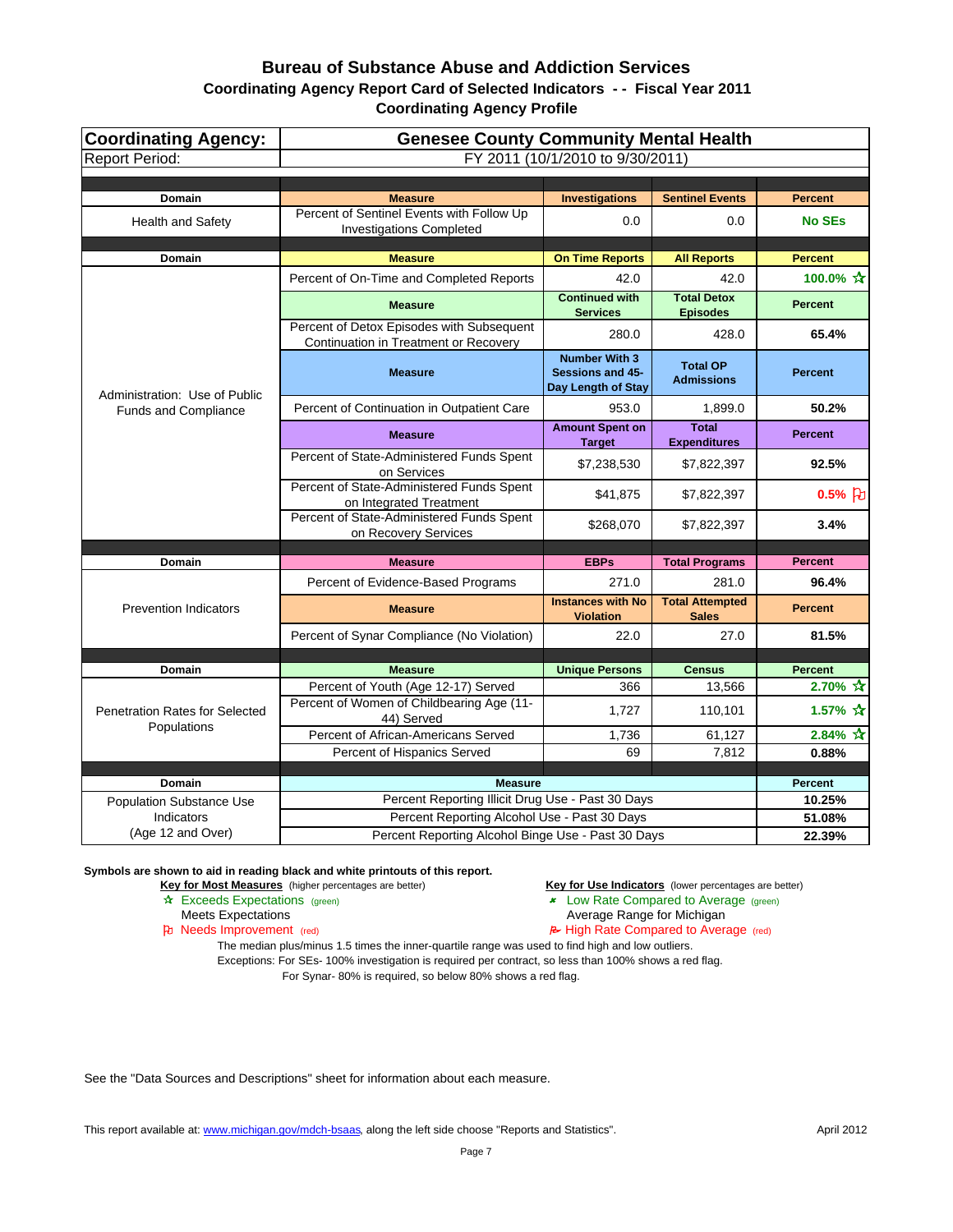| <b>Coordinating Agency:</b><br><b>Report Period:</b> | Kalamazoo Community M.H. & S.A. Services                                           | FY 2011 (10/1/2010 to 9/30/2011)                                      |                                        |                         |
|------------------------------------------------------|------------------------------------------------------------------------------------|-----------------------------------------------------------------------|----------------------------------------|-------------------------|
|                                                      |                                                                                    |                                                                       |                                        |                         |
| Domain                                               | <b>Measure</b>                                                                     | <b>Investigations</b>                                                 | <b>Sentinel Events</b>                 | <b>Percent</b>          |
| <b>Health and Safety</b>                             | Percent of Sentinel Events with Follow Up<br><b>Investigations Completed</b>       | 0.0                                                                   | 0.0                                    | <b>No SEs</b>           |
| Domain                                               | <b>Measure</b>                                                                     | <b>On Time Reports</b>                                                | <b>All Reports</b>                     | <b>Percent</b>          |
|                                                      | Percent of On-Time and Completed Reports                                           | 41.0                                                                  | 42.0                                   | 97.6%                   |
|                                                      | <b>Measure</b>                                                                     | <b>Continued with</b><br><b>Services</b>                              | <b>Total Detox</b><br><b>Episodes</b>  | <b>Percent</b>          |
|                                                      | Percent of Detox Episodes with Subsequent<br>Continuation in Treatment or Recovery | 52.0                                                                  | 115.0                                  | 45.2%                   |
| Administration: Use of Public                        | <b>Measure</b>                                                                     | <b>Number With 3</b><br><b>Sessions and 45-</b><br>Day Length of Stay | <b>Total OP</b><br><b>Admissions</b>   | <b>Percent</b>          |
| <b>Funds and Compliance</b>                          | Percent of Continuation in Outpatient Care                                         | 1.001.0                                                               | 1,285.0                                | 77.9% ☆                 |
|                                                      | <b>Measure</b>                                                                     | <b>Amount Spent on</b><br><b>Target</b>                               | <b>Total</b><br><b>Expenditures</b>    | <b>Percent</b>          |
|                                                      | Percent of State-Administered Funds Spent<br>on Services                           | \$6,551,536                                                           | \$7,273,890                            | 90.1%                   |
|                                                      | Percent of State-Administered Funds Spent<br>on Integrated Treatment               | \$250,904                                                             | \$7,273,890                            | 3.4%                    |
|                                                      | Percent of State-Administered Funds Spent<br>on Recovery Services                  | \$148,286                                                             | \$7,273,890                            | 2.0%                    |
|                                                      |                                                                                    |                                                                       |                                        | <b>Percent</b>          |
| Domain                                               | <b>Measure</b>                                                                     | <b>EBPs</b>                                                           | <b>Total Programs</b>                  |                         |
|                                                      | Percent of Evidence-Based Programs                                                 | 361.0                                                                 | 394.0                                  | 91.6%                   |
| <b>Prevention Indicators</b>                         | <b>Measure</b>                                                                     | <b>Instances with No</b><br><b>Violation</b>                          | <b>Total Attempted</b><br><b>Sales</b> | <b>Percent</b>          |
|                                                      | Percent of Synar Compliance (No Violation)                                         | 27.0                                                                  | 31.0                                   | 87.1%                   |
|                                                      |                                                                                    |                                                                       |                                        |                         |
| <b>Domain</b>                                        | <b>Measure</b><br>Percent of Youth (Age 12-17) Served                              | <b>Unique Persons</b><br>103                                          | <b>Census</b><br>25,876                | <b>Percent</b><br>0.40% |
| <b>Penetration Rates for Selected</b>                | Percent of Women of Childbearing Age (11-<br>44) Served                            | 1,049                                                                 | 104,723                                | 1.00%                   |
| Populations                                          | Percent of African-Americans Served                                                | 450                                                                   | 35,061                                 | 1.28%                   |
|                                                      | Percent of Hispanics Served                                                        | 89                                                                    | 17,729                                 | 0.50%                   |
|                                                      |                                                                                    |                                                                       |                                        |                         |
| <b>Domain</b>                                        | <b>Measure</b><br>Percent Reporting Illicit Drug Use - Past 30 Days                |                                                                       |                                        | <b>Percent</b><br>8.86% |
| <b>Population Substance Use</b><br><b>Indicators</b> | Percent Reporting Alcohol Use - Past 30 Days                                       |                                                                       |                                        | 53.86%                  |
| (Age 12 and Over)                                    | Percent Reporting Alcohol Binge Use - Past 30 Days                                 |                                                                       |                                        | 25.14%                  |

**Symbols are shown to aid in reading black and white printouts of this report.**

**Key for Most Measures** (higher percentages are better) **Key for Use Indicators** (lower percentages are better)

Exceeds Expectations (green) Low Rate Compared to Average (green)

- 
- Meets Expectations **Average Range for Michigan**
- Needs Improvement (red) High Rate Compared to Average (red)

The median plus/minus 1.5 times the inner-quartile range was used to find high and low outliers. Exceptions: For SEs- 100% investigation is required per contract, so less than 100% shows a red flag.

For Synar- 80% is required, so below 80% shows a red flag.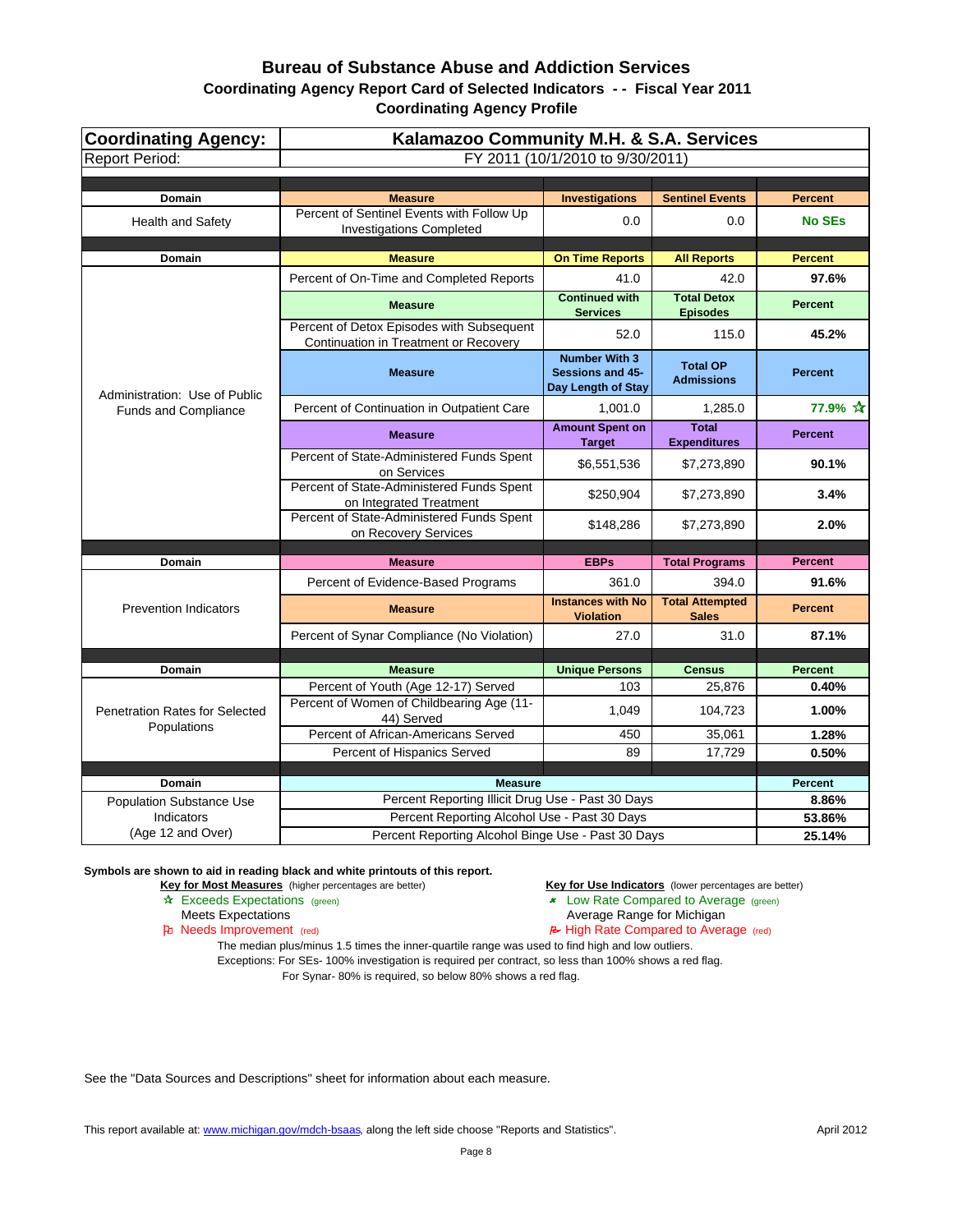| <b>Coordinating Agency:</b>                   |                                                                                                | <b>Lakeshore Coordinating Council</b>                                 |                                        |                         |
|-----------------------------------------------|------------------------------------------------------------------------------------------------|-----------------------------------------------------------------------|----------------------------------------|-------------------------|
| <b>Report Period:</b>                         |                                                                                                | FY 2011 (10/1/2010 to 9/30/2011)                                      |                                        |                         |
|                                               |                                                                                                |                                                                       |                                        | <b>Percent</b>          |
| <b>Domain</b><br><b>Health and Safety</b>     | <b>Measure</b><br>Percent of Sentinel Events with Follow Up<br><b>Investigations Completed</b> | <b>Investigations</b><br>0.0                                          | <b>Sentinel Events</b><br>0.0          | <b>No SEs</b>           |
| <b>Domain</b>                                 | <b>Measure</b>                                                                                 | <b>On Time Reports</b>                                                | <b>All Reports</b>                     | <b>Percent</b>          |
|                                               | Percent of On-Time and Completed Reports                                                       | 49.0                                                                  | 52.0                                   | 94.2%                   |
|                                               | <b>Measure</b>                                                                                 | <b>Continued with</b><br><b>Services</b>                              | <b>Total Detox</b><br><b>Episodes</b>  | <b>Percent</b>          |
|                                               | Percent of Detox Episodes with Subsequent<br>Continuation in Treatment or Recovery             | 206.0                                                                 | 294.0                                  | 70.1% ☆                 |
| Administration: Use of Public                 | <b>Measure</b>                                                                                 | <b>Number With 3</b><br><b>Sessions and 45-</b><br>Day Length of Stay | <b>Total OP</b><br><b>Admissions</b>   | <b>Percent</b>          |
| Funds and Compliance                          | Percent of Continuation in Outpatient Care                                                     | 1,223.0                                                               | 2,064.0                                | 59.3%                   |
|                                               | <b>Measure</b>                                                                                 | <b>Amount Spent on</b><br><b>Target</b>                               | <b>Total</b><br><b>Expenditures</b>    | <b>Percent</b>          |
|                                               | Percent of State-Administered Funds Spent<br>on Services                                       | \$6,317,424                                                           | \$6,871,322                            | 91.9%                   |
|                                               | Percent of State-Administered Funds Spent<br>on Integrated Treatment                           | \$49,712                                                              | \$6,871,322                            | $0.7%$ 凡                |
|                                               | Percent of State-Administered Funds Spent<br>on Recovery Services                              | \$20,154                                                              | \$6,871,322                            | $0.3%$ FU               |
|                                               |                                                                                                |                                                                       |                                        |                         |
| <b>Domain</b>                                 | <b>Measure</b>                                                                                 | <b>EBPs</b>                                                           | <b>Total Programs</b>                  | <b>Percent</b>          |
|                                               | Percent of Evidence-Based Programs                                                             | 130.0                                                                 | 142.0                                  | 91.5%                   |
| <b>Prevention Indicators</b>                  | <b>Measure</b>                                                                                 | <b>Instances with No</b><br><b>Violation</b>                          | <b>Total Attempted</b><br><b>Sales</b> | <b>Percent</b>          |
|                                               | Percent of Synar Compliance (No Violation)                                                     | 25.0                                                                  | 29.0                                   | 86.2%                   |
|                                               |                                                                                                |                                                                       |                                        |                         |
| Domain                                        | <b>Measure</b><br>Percent of Youth (Age 12-17) Served                                          | <b>Unique Persons</b><br>250                                          | <b>Census</b><br>50,545                | <b>Percent</b><br>0.49% |
| <b>Penetration Rates for Selected</b>         | Percent of Women of Childbearing Age (11-<br>44) Served                                        | 1,185                                                                 | 190,408                                | 0.62%                   |
| Populations                                   | Percent of African-Americans Served                                                            | 729                                                                   | 37,268                                 | 1.96%                   |
|                                               | Percent of Hispanics Served                                                                    | 168                                                                   | 26,602                                 | 0.63%                   |
|                                               |                                                                                                |                                                                       |                                        |                         |
| Domain                                        | <b>Measure</b><br>Percent Reporting Illicit Drug Use - Past 30 Days                            |                                                                       |                                        | Percent<br>8.54%        |
| <b>Population Substance Use</b><br>Indicators | Percent Reporting Alcohol Use - Past 30 Days                                                   |                                                                       |                                        | 54.11%                  |
| (Age 12 and Over)                             | Percent Reporting Alcohol Binge Use - Past 30 Days                                             |                                                                       |                                        | 23.92%                  |

**Symbols are shown to aid in reading black and white printouts of this report.**

- **Key for Most Measures** (higher percentages are better) **Key for Use Indicators** (lower percentages are better)
- Exceeds Expectations (green) Low Rate Compared to Average (green)
	- Meets Expectations **Average Range for Michigan**
- Needs Improvement (red) High Rate Compared to Average (red)

The median plus/minus 1.5 times the inner-quartile range was used to find high and low outliers. Exceptions: For SEs- 100% investigation is required per contract, so less than 100% shows a red flag. For Synar- 80% is required, so below 80% shows a red flag.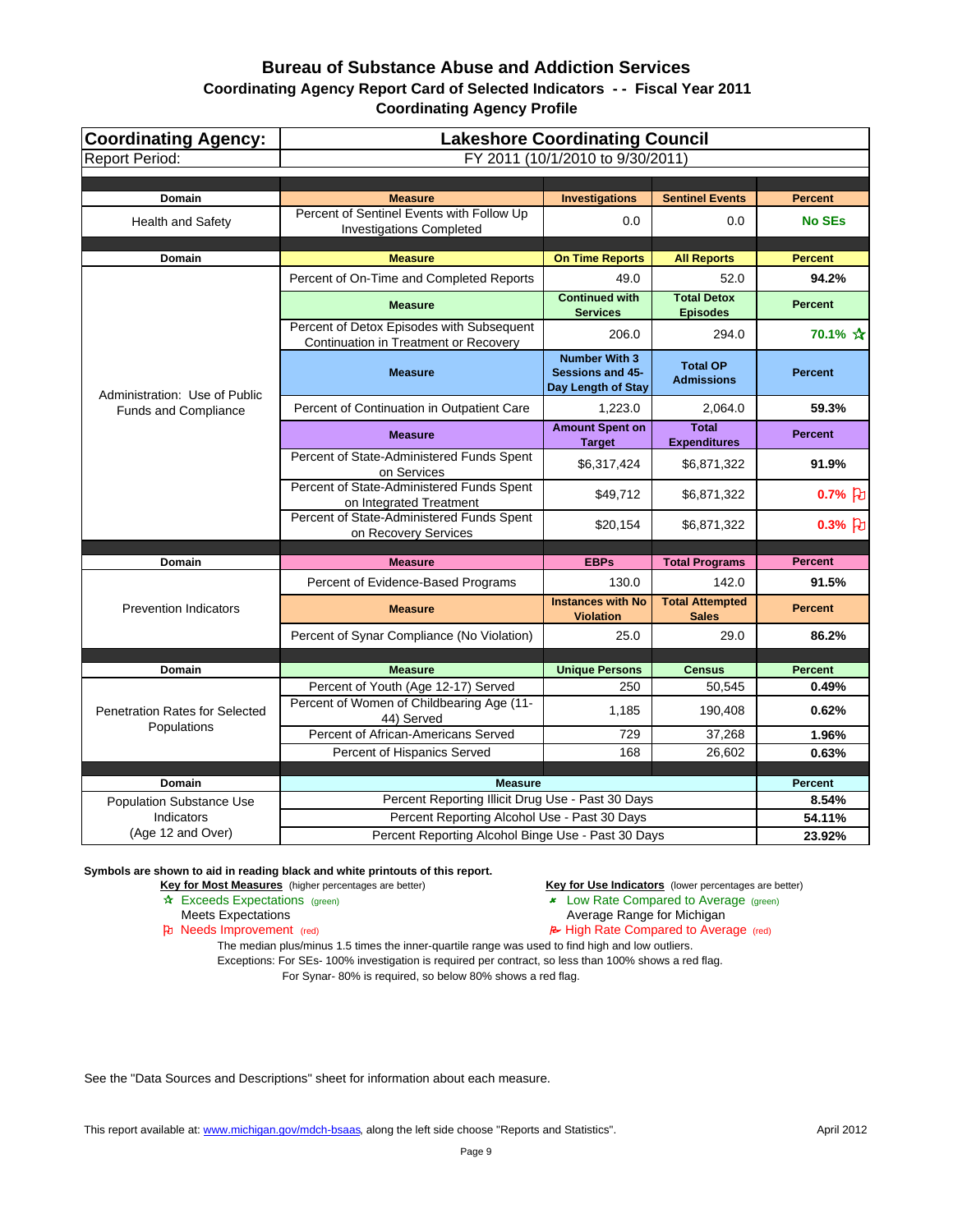| <b>Coordinating Agency:</b><br><b>Report Period:</b> | <b>Macomb County Community Mental Health</b>                                                       | FY 2011 (10/1/2010 to 9/30/2011)                                      |                                        |                |
|------------------------------------------------------|----------------------------------------------------------------------------------------------------|-----------------------------------------------------------------------|----------------------------------------|----------------|
|                                                      |                                                                                                    |                                                                       |                                        |                |
| <b>Domain</b>                                        | <b>Measure</b>                                                                                     | <b>Investigations</b>                                                 | <b>Sentinel Events</b>                 | <b>Percent</b> |
| <b>Health and Safety</b>                             | Percent of Sentinel Events with Follow Up<br><b>Investigations Completed</b>                       | 0.0                                                                   | 0.0                                    | <b>No SEs</b>  |
| Domain                                               | <b>Measure</b>                                                                                     | <b>On Time Reports</b>                                                | <b>All Reports</b>                     | <b>Percent</b> |
|                                                      | Percent of On-Time and Completed Reports                                                           | 42.0                                                                  | 42.0                                   | 100.0% ☆       |
|                                                      | <b>Measure</b>                                                                                     | <b>Continued with</b><br><b>Services</b>                              | <b>Total Detox</b><br><b>Episodes</b>  | <b>Percent</b> |
|                                                      | Percent of Detox Episodes with Subsequent<br>Continuation in Treatment or Recovery                 | 480.0                                                                 | 715.0                                  | 67.1%          |
| Administration: Use of Public                        | <b>Measure</b>                                                                                     | <b>Number With 3</b><br><b>Sessions and 45-</b><br>Day Length of Stay | <b>Total OP</b><br><b>Admissions</b>   | <b>Percent</b> |
| Funds and Compliance                                 | Percent of Continuation in Outpatient Care                                                         | 1,015.0                                                               | 2,004.0                                | 50.6%          |
|                                                      | <b>Measure</b>                                                                                     | <b>Amount Spent on</b><br><b>Target</b>                               | <b>Total</b><br><b>Expenditures</b>    | <b>Percent</b> |
|                                                      | Percent of State-Administered Funds Spent<br>on Services                                           | \$6,056,738                                                           | \$7,025,193                            | 86.2%          |
|                                                      | Percent of State-Administered Funds Spent<br>on Integrated Treatment                               | \$588,526                                                             | \$7,025,193                            | 8.4%           |
|                                                      | Percent of State-Administered Funds Spent<br>on Recovery Services                                  | \$51,014                                                              | \$7,025,193                            | $0.7%$ [b]     |
| <b>Domain</b>                                        | <b>Measure</b>                                                                                     |                                                                       | <b>Total Programs</b>                  | <b>Percent</b> |
|                                                      |                                                                                                    | <b>EBPs</b>                                                           |                                        |                |
|                                                      | Percent of Evidence-Based Programs                                                                 | 583.0                                                                 | 583.0                                  | 100.0% ☆       |
| <b>Prevention Indicators</b>                         | <b>Measure</b>                                                                                     | <b>Instances with No</b><br><b>Violation</b>                          | <b>Total Attempted</b><br><b>Sales</b> | <b>Percent</b> |
|                                                      | Percent of Synar Compliance (No Violation)                                                         | 36.0                                                                  | 38.0                                   | 94.7%          |
|                                                      |                                                                                                    |                                                                       |                                        |                |
| <b>Domain</b>                                        | <b>Measure</b>                                                                                     | <b>Unique Persons</b>                                                 | <b>Census</b>                          | <b>Percent</b> |
| <b>Penetration Rates for Selected</b>                | Percent of Youth (Age 12-17) Served<br>Percent of Women of Childbearing Age (11-                   | 183<br>1,620                                                          | 50,651<br>205,356                      | 0.36%<br>0.79% |
| Populations                                          | 44) Served<br>Percent of African-Americans Served                                                  | 298                                                                   | 49,175                                 | 0.61%          |
|                                                      | Percent of Hispanics Served                                                                        | 54                                                                    | 11,865                                 | 0.46%          |
|                                                      |                                                                                                    |                                                                       |                                        |                |
| <b>Domain</b>                                        | <b>Measure</b>                                                                                     |                                                                       |                                        | <b>Percent</b> |
| <b>Population Substance Use</b>                      | Percent Reporting Illicit Drug Use - Past 30 Days                                                  |                                                                       |                                        | 8.30%          |
| Indicators<br>(Age 12 and Over)                      | Percent Reporting Alcohol Use - Past 30 Days<br>Percent Reporting Alcohol Binge Use - Past 30 Days |                                                                       |                                        | 57.76%         |
|                                                      |                                                                                                    |                                                                       |                                        | 25.28%         |

**Symbols are shown to aid in reading black and white printouts of this report.**

**Key for Most Measures** (higher percentages are better) **Key for Use Indicators** (lower percentages are better)

- 
- Exceeds Expectations (green) Low Rate Compared to Average (green)
	- Meets Expectations **Average Range for Michigan**
- Needs Improvement (red) High Rate Compared to Average (red)

The median plus/minus 1.5 times the inner-quartile range was used to find high and low outliers. Exceptions: For SEs- 100% investigation is required per contract, so less than 100% shows a red flag. For Synar- 80% is required, so below 80% shows a red flag.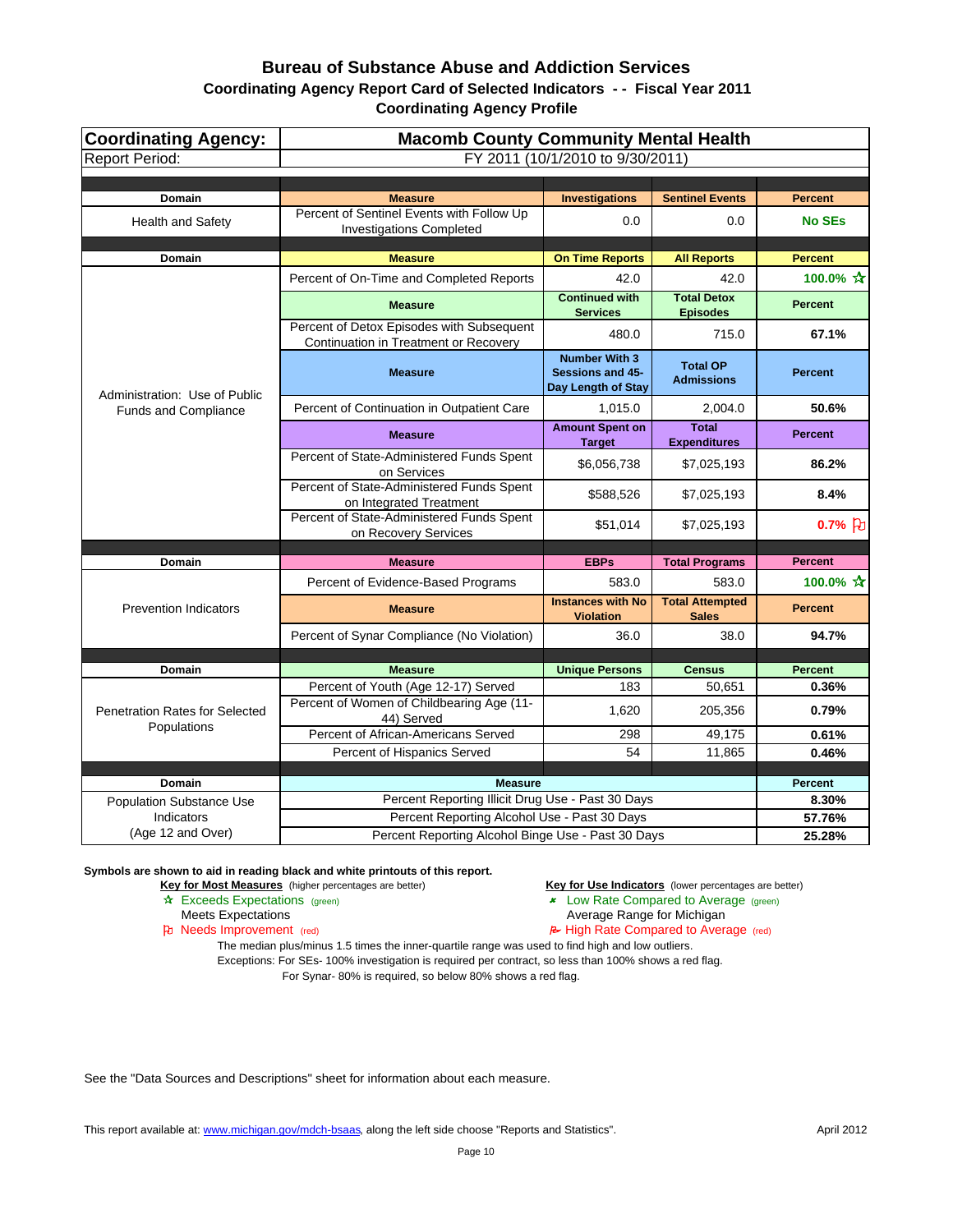| <b>Coordinating Agency:</b>           | <b>Mid-South Substance Abuse Commission</b>                                        |                                                                |                                        |                          |  |
|---------------------------------------|------------------------------------------------------------------------------------|----------------------------------------------------------------|----------------------------------------|--------------------------|--|
| <b>Report Period:</b>                 |                                                                                    | FY 2011 (10/1/2010 to 9/30/2011)                               |                                        |                          |  |
| <b>Domain</b>                         | <b>Measure</b>                                                                     | <b>Investigations</b>                                          | <b>Sentinel Events</b>                 | <b>Percent</b>           |  |
| <b>Health and Safety</b>              | Percent of Sentinel Events with Follow Up<br><b>Investigations Completed</b>       | 0.0                                                            | 0.0                                    | <b>No SEs</b>            |  |
| <b>Domain</b>                         | <b>Measure</b>                                                                     | <b>On Time Reports</b>                                         | <b>All Reports</b>                     | <b>Percent</b>           |  |
|                                       | Percent of On-Time and Completed Reports                                           | 42.0                                                           | 42.0                                   | 100.0% ☆                 |  |
|                                       | <b>Measure</b>                                                                     | <b>Continued with</b><br><b>Services</b>                       | <b>Total Detox</b><br><b>Episodes</b>  | <b>Percent</b>           |  |
|                                       | Percent of Detox Episodes with Subsequent<br>Continuation in Treatment or Recovery | 274.0                                                          | 606.0                                  | 45.2%                    |  |
| Administration: Use of Public         | <b>Measure</b>                                                                     | <b>Number With 3</b><br>Sessions and 45-<br>Day Length of Stay | <b>Total OP</b><br><b>Admissions</b>   | <b>Percent</b>           |  |
| Funds and Compliance                  | Percent of Continuation in Outpatient Care                                         | 1,675.0                                                        | 2,786.0                                | 60.1%                    |  |
|                                       | <b>Measure</b>                                                                     | <b>Amount Spent on</b><br><b>Target</b>                        | <b>Total</b><br><b>Expenditures</b>    | <b>Percent</b>           |  |
|                                       | Percent of State-Administered Funds Spent<br>on Services                           | \$10,133,271                                                   | \$11,238,842                           | 90.2%                    |  |
|                                       | Percent of State-Administered Funds Spent<br>on Integrated Treatment               | \$2,244,532                                                    | \$11,238,842                           | 20.0% $\mathbf{\hat{x}}$ |  |
|                                       | Percent of State-Administered Funds Spent<br>on Recovery Services                  | \$4,020                                                        | \$11,238,842                           | $0.0%$ 凡                 |  |
| Domain                                | <b>Measure</b>                                                                     | <b>EBPs</b>                                                    | <b>Total Programs</b>                  | <b>Percent</b>           |  |
|                                       | Percent of Evidence-Based Programs                                                 | 98.0                                                           | 126.0                                  | 77.8% }                  |  |
| <b>Prevention Indicators</b>          | <b>Measure</b>                                                                     | <b>Instances with No</b><br><b>Violation</b>                   | <b>Total Attempted</b><br><b>Sales</b> | <b>Percent</b>           |  |
|                                       | Percent of Synar Compliance (No Violation)                                         | 37.0                                                           | 45.0                                   | 82.2%                    |  |
|                                       |                                                                                    |                                                                |                                        |                          |  |
| <b>Domain</b>                         | <b>Measure</b><br>Percent of Youth (Age 12-17) Served                              | <b>Unique Persons</b><br>248                                   | <b>Census</b><br>63,365                | <b>Percent</b><br>0.39%  |  |
| <b>Penetration Rates for Selected</b> | Percent of Women of Childbearing Age (11-<br>44) Served                            | 1,614                                                          | 278,694                                | 0.58%                    |  |
| Populations                           | Percent of African-Americans Served                                                | 732                                                            | 46,869                                 | 1.56%                    |  |
|                                       | Percent of Hispanics Served                                                        | 245                                                            | 30,594                                 | 0.80%                    |  |
| Domain                                | <b>Measure</b>                                                                     |                                                                |                                        | <b>Percent</b>           |  |
| <b>Population Substance Use</b>       | Percent Reporting Illicit Drug Use - Past 30 Days                                  |                                                                |                                        | 9.84%                    |  |
| Indicators                            | Percent Reporting Alcohol Use - Past 30 Days                                       |                                                                |                                        | 57.38%                   |  |
| (Age 12 and Over)                     | Percent Reporting Alcohol Binge Use - Past 30 Days                                 |                                                                |                                        | 28.02%                   |  |

#### **Symbols are shown to aid in reading black and white printouts of this report.**

**Key for Most Measures** (higher percentages are better) **Key for Use Indicators** (lower percentages are better)

- 
- Exceeds Expectations (green) Low Rate Compared to Average (green)
	- Meets Expectations **Average Range for Michigan**
- Needs Improvement (red) High Rate Compared to Average (red)

The median plus/minus 1.5 times the inner-quartile range was used to find high and low outliers. Exceptions: For SEs- 100% investigation is required per contract, so less than 100% shows a red flag. For Synar- 80% is required, so below 80% shows a red flag.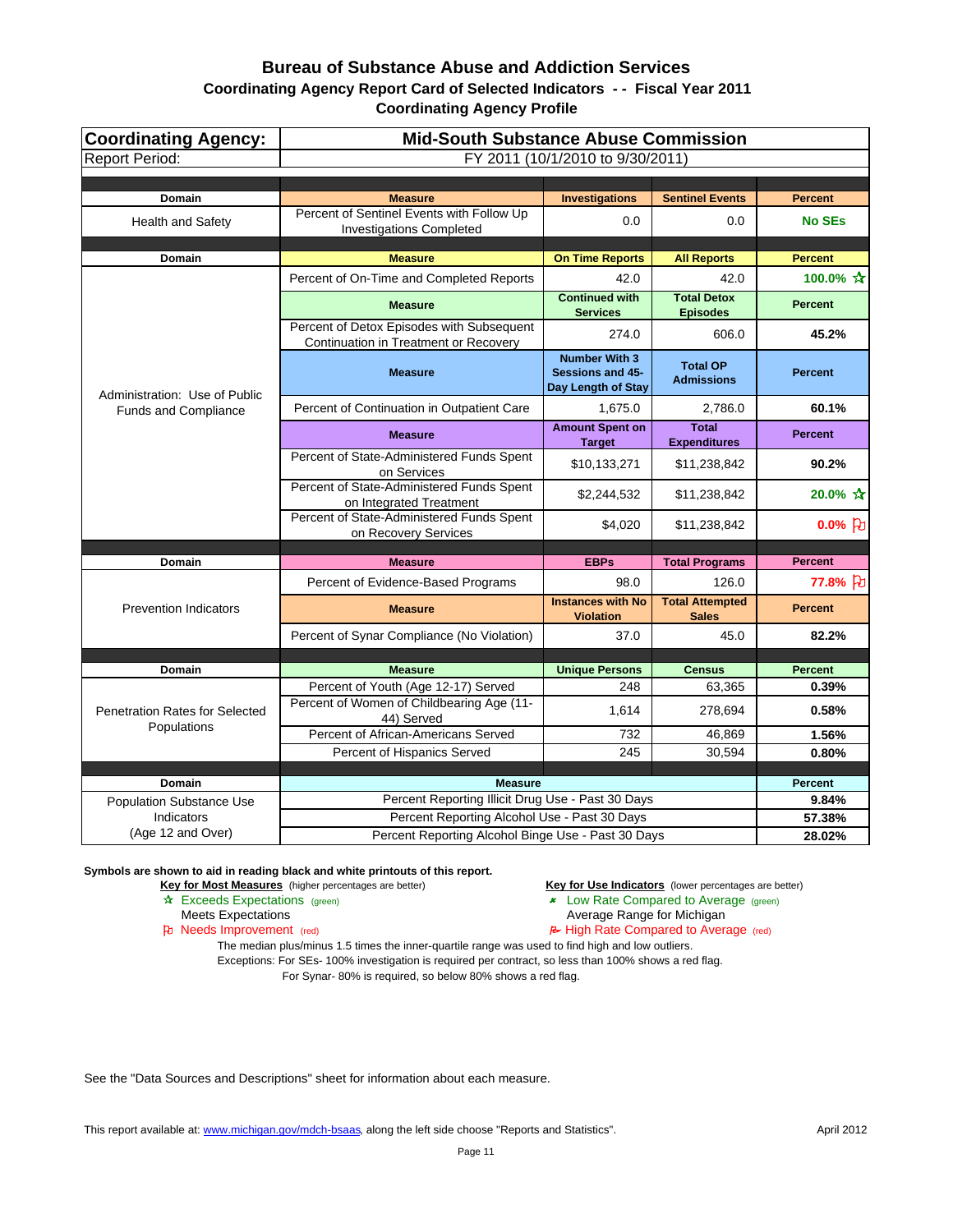| <b>Coordinating Agency:</b>               |                                                                                    | network180                                                     |                                       |                              |
|-------------------------------------------|------------------------------------------------------------------------------------|----------------------------------------------------------------|---------------------------------------|------------------------------|
| <b>Report Period:</b>                     |                                                                                    | FY 2011 (10/1/2010 to 9/30/2011)                               |                                       |                              |
|                                           |                                                                                    |                                                                |                                       |                              |
| Domain                                    | <b>Measure</b>                                                                     | <b>Investigations</b>                                          | <b>Sentinel Events</b>                | <b>Percent</b>               |
| <b>Health and Safety</b>                  | Percent of Sentinel Events with Follow Up<br><b>Investigations Completed</b>       | 0.0                                                            | 0.0                                   | <b>No SEs</b>                |
| <b>Domain</b>                             | <b>Measure</b>                                                                     | <b>On Time Reports</b>                                         | <b>All Reports</b>                    | <b>Percent</b>               |
|                                           | Percent of On-Time and Completed Reports                                           | 53.0                                                           | 54.0                                  | 98.1%                        |
|                                           | <b>Measure</b>                                                                     | <b>Continued with</b><br><b>Services</b>                       | <b>Total Detox</b><br><b>Episodes</b> | <b>Percent</b>               |
|                                           | Percent of Detox Episodes with Subsequent<br>Continuation in Treatment or Recovery | 137.0                                                          | 239.0                                 | 57.3%                        |
| Administration: Use of Public             | <b>Measure</b>                                                                     | <b>Number With 3</b><br>Sessions and 45-<br>Day Length of Stay | <b>Total OP</b><br><b>Admissions</b>  | <b>Percent</b>               |
| Funds and Compliance                      | Percent of Continuation in Outpatient Care                                         | 913.0                                                          | 1,387.0                               | 65.8%                        |
|                                           | <b>Measure</b>                                                                     | <b>Amount Spent on</b><br><b>Target</b>                        | <b>Total</b><br><b>Expenditures</b>   | <b>Percent</b>               |
|                                           | Percent of State-Administered Funds Spent<br>on Services                           | \$7,609,603                                                    | \$8,491,451                           | 89.6%                        |
|                                           | Percent of State-Administered Funds Spent<br>on Integrated Treatment               | \$99,996                                                       | \$8,491,451                           | 1.2%                         |
|                                           | Percent of State-Administered Funds Spent<br>on Recovery Services                  | \$693,815                                                      | \$8,491,451                           | 8.2% $\frac{1}{11}$          |
| Domain                                    | <b>Measure</b>                                                                     | <b>EBPs</b>                                                    | <b>Total Programs</b>                 | <b>Percent</b>               |
|                                           | Percent of Evidence-Based Programs                                                 | 238.0                                                          | 241.0                                 | 98.8%                        |
|                                           |                                                                                    | <b>Instances with No</b>                                       | <b>Total Attempted</b>                |                              |
| <b>Prevention Indicators</b>              | <b>Measure</b>                                                                     | <b>Violation</b>                                               | <b>Sales</b>                          | <b>Percent</b>               |
|                                           | Percent of Synar Compliance (No Violation)                                         | 27.0                                                           | 30.0                                  | 90.0%                        |
|                                           | <b>Measure</b>                                                                     |                                                                |                                       | <b>Percent</b>               |
| Domain                                    | Percent of Youth (Age 12-17) Served                                                | <b>Unique Persons</b><br>181                                   | <b>Census</b><br>47,504               | 0.38%                        |
| <b>Penetration Rates for Selected</b>     | Percent of Women of Childbearing Age (11-<br>44) Served                            | 1,048                                                          | 163,644                               | 0.64%                        |
| Populations                               | Percent of African-Americans Served                                                | 676                                                            | 38,920                                | 1.74%                        |
|                                           | Percent of Hispanics Served                                                        | 210                                                            | 33,794                                | 0.62%                        |
|                                           |                                                                                    |                                                                |                                       |                              |
| Domain<br><b>Population Substance Use</b> | <b>Measure</b><br>Percent Reporting Illicit Drug Use - Past 30 Days                |                                                                |                                       | <b>Percent</b><br>$7.81\%$ * |
| <b>Indicators</b>                         | Percent Reporting Alcohol Use - Past 30 Days                                       |                                                                |                                       | 52.07%                       |
| (Age 12 and Over)                         | Percent Reporting Alcohol Binge Use - Past 30 Days                                 |                                                                |                                       | 24.39%                       |

**Symbols are shown to aid in reading black and white printouts of this report.**

**Key for Most Measures** (higher percentages are better) **Key for Use Indicators** (lower percentages are better)

- 
- Exceeds Expectations (green) Low Rate Compared to Average (green)
	- Meets Expectations **Average Range for Michigan**
- Needs Improvement (red) High Rate Compared to Average (red)

The median plus/minus 1.5 times the inner-quartile range was used to find high and low outliers. Exceptions: For SEs- 100% investigation is required per contract, so less than 100% shows a red flag. For Synar- 80% is required, so below 80% shows a red flag.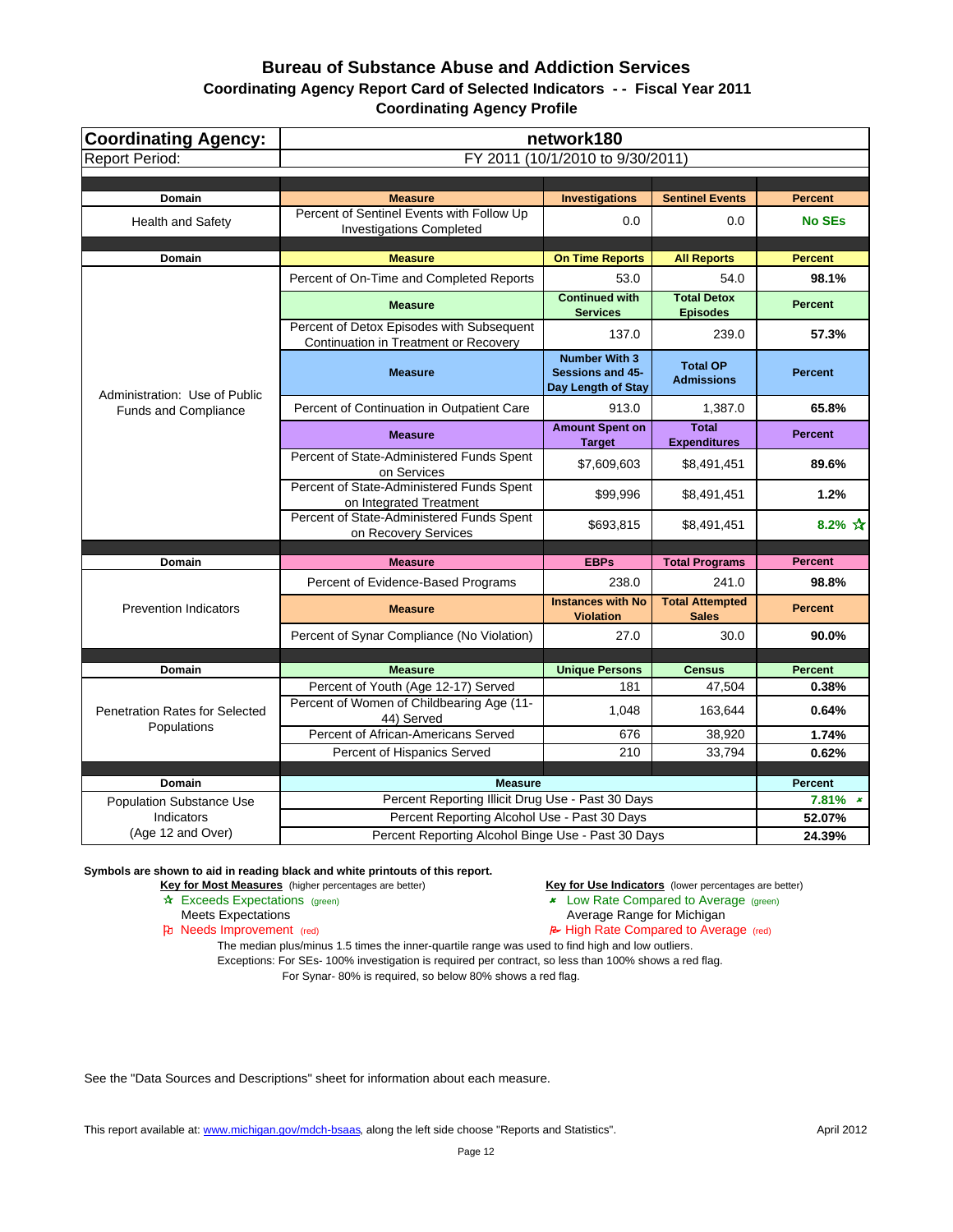| Coordinating Agency:<br><b>Report Period:</b> | Northern Michigan Substance Abuse Services<br>FY 2011 (10/1/2010 to 9/30/2011)                    |                                                                |                                       |                          |
|-----------------------------------------------|---------------------------------------------------------------------------------------------------|----------------------------------------------------------------|---------------------------------------|--------------------------|
|                                               |                                                                                                   |                                                                |                                       |                          |
| <b>Domain</b>                                 | <b>Measure</b>                                                                                    | <b>Investigations</b>                                          | <b>Sentinel Events</b>                | <b>Percent</b>           |
| <b>Health and Safety</b>                      | Percent of Sentinel Events with Follow Up<br><b>Investigations Completed</b>                      | 0.0                                                            | 0.0                                   | <b>No SEs</b>            |
| <b>Domain</b>                                 | <b>Measure</b>                                                                                    | <b>On Time Reports</b>                                         | <b>All Reports</b>                    | <b>Percent</b>           |
|                                               | Percent of On-Time and Completed Reports                                                          | 54.0                                                           | 54.0                                  | 100.0% ☆                 |
|                                               | <b>Measure</b>                                                                                    | <b>Continued with</b><br><b>Services</b>                       | <b>Total Detox</b><br><b>Episodes</b> | <b>Percent</b>           |
|                                               | Percent of Detox Episodes with Subsequent<br>Continuation in Treatment or Recovery                | 433.0                                                          | 901.0                                 | 48.1%                    |
| Administration: Use of Public                 | <b>Measure</b>                                                                                    | <b>Number With 3</b><br>Sessions and 45-<br>Day Length of Stay | <b>Total OP</b><br><b>Admissions</b>  | <b>Percent</b>           |
| <b>Funds and Compliance</b>                   | Percent of Continuation in Outpatient Care                                                        | 2,677.0                                                        | 4,296.0                               | 62.3%                    |
|                                               | <b>Measure</b>                                                                                    | <b>Amount Spent on</b><br><b>Target</b>                        | <b>Total</b><br><b>Expenditures</b>   | <b>Percent</b>           |
|                                               | Percent of State-Administered Funds Spent<br>on Services                                          | \$10,212,188                                                   | \$11,299,696                          | 90.4%                    |
|                                               | Percent of State-Administered Funds Spent<br>on Integrated Treatment                              | \$2,526,848                                                    | \$11,299,696                          | 22.4% $\approx$          |
|                                               | Percent of State-Administered Funds Spent<br>on Recovery Services                                 | \$51,356                                                       | \$11,299,696                          | $0.5%$ $\uparrow$        |
|                                               | <b>Measure</b>                                                                                    | <b>EBPs</b>                                                    |                                       | <b>Percent</b>           |
| Domain                                        | Percent of Evidence-Based Programs                                                                | 868.0                                                          | <b>Total Programs</b><br>868.0        | 100.0% ☆                 |
|                                               |                                                                                                   | <b>Instances with No</b>                                       | <b>Total Attempted</b>                |                          |
| <b>Prevention Indicators</b>                  | <b>Measure</b>                                                                                    | <b>Violation</b>                                               | <b>Sales</b>                          | <b>Percent</b>           |
|                                               | Percent of Synar Compliance (No Violation)                                                        | 49.0                                                           | 57.0                                  | 86.0%                    |
|                                               |                                                                                                   |                                                                |                                       |                          |
| <b>Domain</b>                                 | <b>Measure</b>                                                                                    | <b>Unique Persons</b>                                          | <b>Census</b>                         | <b>Percent</b>           |
| Penetration Rates for Selected                | Percent of Youth (Age 12-17) Served<br>Percent of Women of Childbearing Age (11-<br>44) Served    | 543<br>2,990                                                   | 51,314<br>195,812                     | 1.06%<br>1.53% $\hat{X}$ |
| Populations                                   | Percent of African-Americans Served                                                               | 165                                                            | 6,672                                 | 2.47%                    |
|                                               | Percent of Hispanics Served                                                                       | 127                                                            | 11,182                                | 1.14%                    |
|                                               |                                                                                                   |                                                                |                                       |                          |
| <b>Domain</b>                                 | <b>Measure</b>                                                                                    |                                                                |                                       | <b>Percent</b>           |
| <b>Population Substance Use</b><br>Indicators | Percent Reporting Illicit Drug Use - Past 30 Days<br>Percent Reporting Alcohol Use - Past 30 Days |                                                                |                                       | 8.01%<br>55.92%          |
| (Age 12 and Over)                             | Percent Reporting Alcohol Binge Use - Past 30 Days                                                |                                                                |                                       | 24.74%                   |

**Symbols are shown to aid in reading black and white printouts of this report.**

**Key for Most Measures** (higher percentages are better) **Key for Use Indicators** (lower percentages are better)

- 
- Exceeds Expectations (green) Low Rate Compared to Average (green)
	- Meets Expectations **Average Range for Michigan**
- Needs Improvement (red) High Rate Compared to Average (red)

The median plus/minus 1.5 times the inner-quartile range was used to find high and low outliers. Exceptions: For SEs- 100% investigation is required per contract, so less than 100% shows a red flag. For Synar- 80% is required, so below 80% shows a red flag.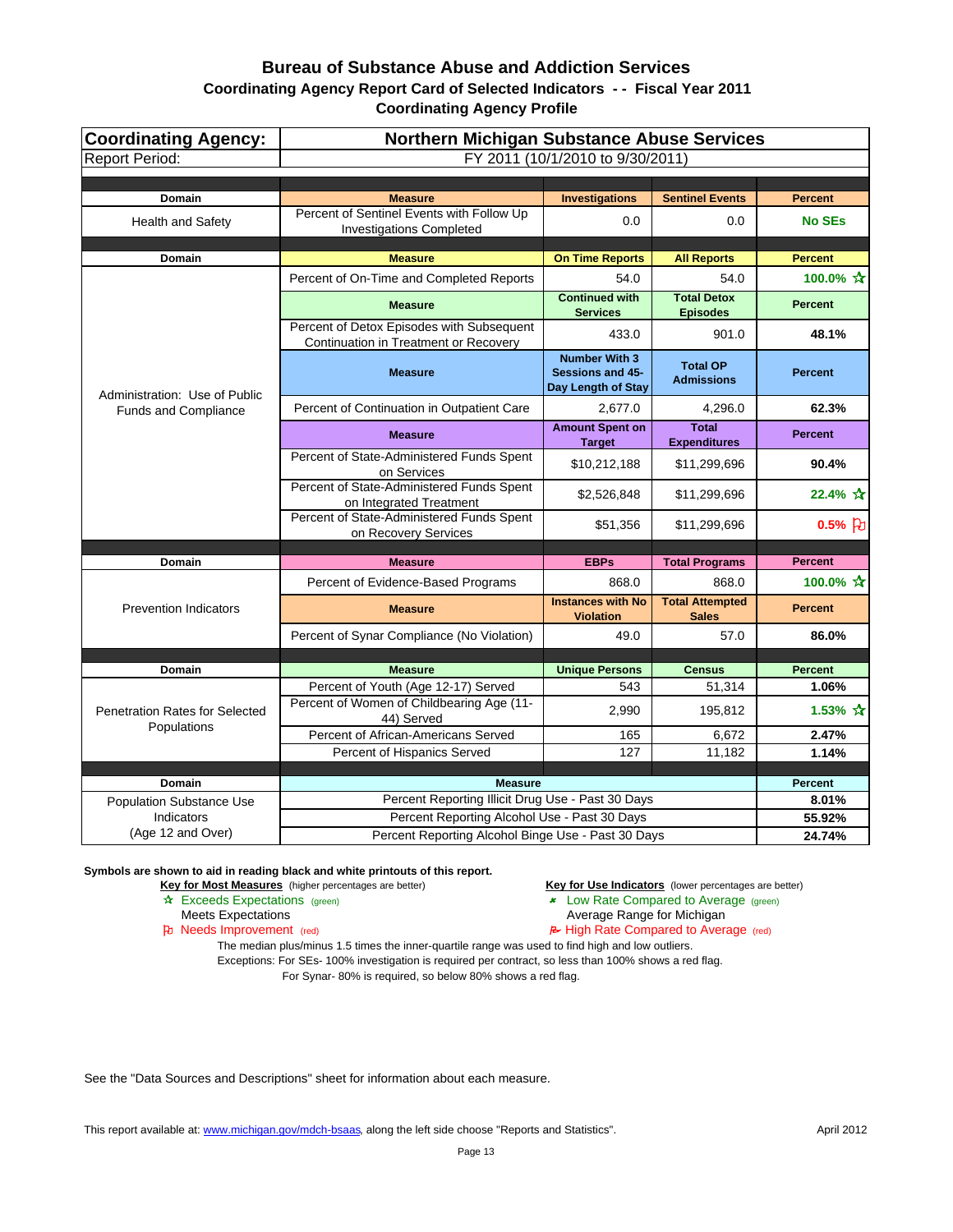| Coordinating Agency:<br><b>Report Period:</b> | <b>Oakland County Health Division</b><br>FY 2011 (10/1/2010 to 9/30/2011)          |                                                                       |                                        |                     |
|-----------------------------------------------|------------------------------------------------------------------------------------|-----------------------------------------------------------------------|----------------------------------------|---------------------|
|                                               |                                                                                    |                                                                       |                                        |                     |
| <b>Domain</b>                                 | <b>Measure</b>                                                                     | <b>Investigations</b>                                                 | <b>Sentinel Events</b>                 | <b>Percent</b>      |
| <b>Health and Safety</b>                      | Percent of Sentinel Events with Follow Up<br><b>Investigations Completed</b>       | 5.0                                                                   | 5.0                                    | 100.0%              |
| <b>Domain</b>                                 | <b>Measure</b>                                                                     | <b>On Time Reports</b>                                                | <b>All Reports</b>                     | <b>Percent</b>      |
|                                               | Percent of On-Time and Completed Reports                                           | 42.0                                                                  | 42.0                                   | 100.0% ☆            |
|                                               | <b>Measure</b>                                                                     | <b>Continued with</b><br><b>Services</b>                              | <b>Total Detox</b><br><b>Episodes</b>  | <b>Percent</b>      |
|                                               | Percent of Detox Episodes with Subsequent<br>Continuation in Treatment or Recovery | 451.0                                                                 | 628.0                                  | 71.8% ☆             |
| Administration: Use of Public                 | <b>Measure</b>                                                                     | <b>Number With 3</b><br><b>Sessions and 45-</b><br>Day Length of Stay | <b>Total OP</b><br><b>Admissions</b>   | <b>Percent</b>      |
| <b>Funds and Compliance</b>                   | Percent of Continuation in Outpatient Care                                         | 1,668.0                                                               | 2,671.0                                | 62.4%               |
|                                               | <b>Measure</b>                                                                     | <b>Amount Spent on</b><br><b>Target</b>                               | <b>Total</b><br><b>Expenditures</b>    | <b>Percent</b>      |
|                                               | Percent of State-Administered Funds Spent<br>on Services                           | \$7,109,867                                                           | \$7,885,508                            | 90.2%               |
|                                               | Percent of State-Administered Funds Spent<br>on Integrated Treatment               | \$1,188,592                                                           | \$7,885,508                            | 15.1% ☆             |
|                                               | Percent of State-Administered Funds Spent<br>on Recovery Services                  | \$9,044                                                               | \$7,885,508                            | $0.1%$ <sub>2</sub> |
|                                               | <b>Measure</b>                                                                     | <b>EBPs</b>                                                           |                                        | <b>Percent</b>      |
| Domain                                        | Percent of Evidence-Based Programs                                                 | 182.0                                                                 | <b>Total Programs</b><br>182.0         | 100.0% ☆            |
| <b>Prevention Indicators</b>                  | <b>Measure</b>                                                                     | <b>Instances with No</b><br><b>Violation</b>                          | <b>Total Attempted</b><br><b>Sales</b> | <b>Percent</b>      |
|                                               | Percent of Synar Compliance (No Violation)                                         | 42.0                                                                  | 45.0                                   | 93.3%               |
|                                               |                                                                                    |                                                                       |                                        |                     |
| <b>Domain</b>                                 | <b>Measure</b>                                                                     | <b>Unique Persons</b>                                                 | <b>Census</b>                          | <b>Percent</b>      |
|                                               | Percent of Youth (Age 12-17) Served                                                | 188                                                                   | 75,736                                 | 0.25%               |
| Penetration Rates for Selected<br>Populations | Percent of Women of Childbearing Age (11-<br>44) Served                            | 1,710                                                                 | 305,121                                | 0.56%               |
|                                               | Percent of African-Americans Served                                                | 935                                                                   | 120,917                                | 0.77%               |
|                                               | Percent of Hispanics Served                                                        | 121                                                                   | 26,157                                 | 0.46%               |
| <b>Domain</b>                                 | <b>Measure</b>                                                                     |                                                                       |                                        | Percent             |
| <b>Population Substance Use</b>               | Percent Reporting Illicit Drug Use - Past 30 Days                                  |                                                                       |                                        | 8.75%               |
| Indicators                                    | Percent Reporting Alcohol Use - Past 30 Days                                       |                                                                       |                                        | 60.69% B            |
| (Age 12 and Over)                             | Percent Reporting Alcohol Binge Use - Past 30 Days                                 |                                                                       |                                        | 24.47%              |

#### **Symbols are shown to aid in reading black and white printouts of this report.**

**Key for Most Measures** (higher percentages are better) **Key for Use Indicators** (lower percentages are better)

- 
- Exceeds Expectations (green) Low Rate Compared to Average (green)
	- Meets Expectations **Average Range for Michigan**
- Needs Improvement (red) High Rate Compared to Average (red)

The median plus/minus 1.5 times the inner-quartile range was used to find high and low outliers. Exceptions: For SEs- 100% investigation is required per contract, so less than 100% shows a red flag. For Synar- 80% is required, so below 80% shows a red flag.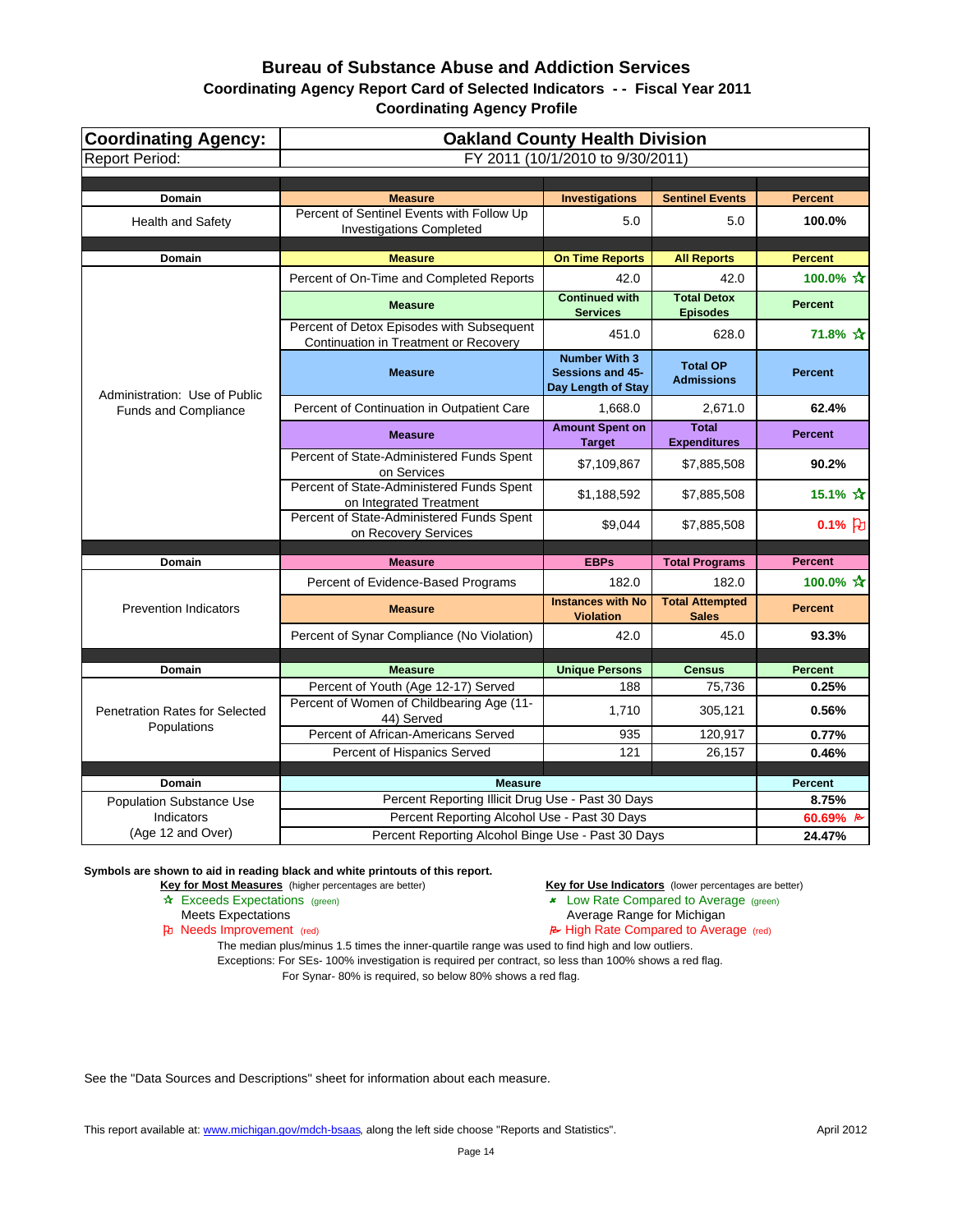| <b>Coordinating Agency:</b>               | <b>Pathways to Healthy Living</b>                                                              |                                                                |                                        |                                 |
|-------------------------------------------|------------------------------------------------------------------------------------------------|----------------------------------------------------------------|----------------------------------------|---------------------------------|
| <b>Report Period:</b>                     | FY 2011 (10/1/2010 to 9/30/2011)                                                               |                                                                |                                        |                                 |
|                                           |                                                                                                |                                                                |                                        |                                 |
| <b>Domain</b><br><b>Health and Safety</b> | <b>Measure</b><br>Percent of Sentinel Events with Follow Up<br><b>Investigations Completed</b> | <b>Investigations</b><br>0.0                                   | <b>Sentinel Events</b><br>0.0          | <b>Percent</b><br><b>No SEs</b> |
| <b>Domain</b>                             | <b>Measure</b>                                                                                 | <b>On Time Reports</b>                                         | <b>All Reports</b>                     | <b>Percent</b>                  |
|                                           | Percent of On-Time and Completed Reports                                                       | 42.0                                                           | 42.0                                   | 100.0% ☆                        |
|                                           |                                                                                                | <b>Continued with</b>                                          | <b>Total Detox</b>                     |                                 |
|                                           | <b>Measure</b>                                                                                 | <b>Services</b>                                                | <b>Episodes</b>                        | <b>Percent</b>                  |
|                                           | Percent of Detox Episodes with Subsequent<br>Continuation in Treatment or Recovery             | 88.0                                                           | 120.0                                  | 73.3% ☆                         |
| Administration: Use of Public             | <b>Measure</b>                                                                                 | <b>Number With 3</b><br>Sessions and 45-<br>Day Length of Stay | <b>Total OP</b><br><b>Admissions</b>   | <b>Percent</b>                  |
| Funds and Compliance                      | Percent of Continuation in Outpatient Care                                                     | 636.0                                                          | 992.0                                  | 64.1%                           |
|                                           | <b>Measure</b>                                                                                 | <b>Amount Spent on</b><br><b>Target</b>                        | <b>Total</b><br><b>Expenditures</b>    | <b>Percent</b>                  |
|                                           | Percent of State-Administered Funds Spent<br>on Services                                       | \$3,020,844                                                    | \$3,194,129                            | 94.6% ☆                         |
|                                           | Percent of State-Administered Funds Spent<br>on Integrated Treatment                           | \$94,057                                                       | \$3,194,129                            | 2.9%                            |
|                                           | Percent of State-Administered Funds Spent<br>on Recovery Services                              | \$99,538                                                       | \$3,194,129                            | 3.1%                            |
|                                           |                                                                                                |                                                                |                                        |                                 |
| Domain                                    | <b>Measure</b>                                                                                 | <b>EBPs</b>                                                    | <b>Total Programs</b>                  | <b>Percent</b>                  |
|                                           | Percent of Evidence-Based Programs                                                             | 210.0                                                          | 217.0                                  | 96.8%                           |
| <b>Prevention Indicators</b>              | <b>Measure</b>                                                                                 | <b>Instances with No</b><br><b>Violation</b>                   | <b>Total Attempted</b><br><b>Sales</b> | <b>Percent</b>                  |
|                                           | Percent of Synar Compliance (No Violation)                                                     | 17.0                                                           | 24.0                                   | 70.8% }                         |
|                                           |                                                                                                |                                                                |                                        |                                 |
| Domain                                    | <b>Measure</b>                                                                                 | <b>Unique Persons</b><br>104                                   | <b>Census</b>                          | <b>Percent</b>                  |
| <b>Penetration Rates for Selected</b>     | Percent of Youth (Age 12-17) Served<br>Percent of Women of Childbearing Age (11-               | 739                                                            | 11,245<br>46,312                       | 0.92%<br>1.60% $\frac{1}{11}$   |
| Populations                               | 44) Served<br>Percent of African-Americans Served                                              | 12                                                             | 6,063                                  | 0.20% $\beta$                   |
|                                           | Percent of Hispanics Served                                                                    | 10                                                             | 3,480                                  | 0.29%                           |
|                                           |                                                                                                |                                                                |                                        |                                 |
| <b>Domain</b>                             | <b>Measure</b>                                                                                 |                                                                |                                        | <b>Percent</b>                  |
| <b>Population Substance Use</b>           | Percent Reporting Illicit Drug Use - Past 30 Days                                              |                                                                |                                        | 9.30%                           |
| Indicators<br>(Age 12 and Over)           | Percent Reporting Alcohol Use - Past 30 Days                                                   |                                                                |                                        | 59.52%                          |
|                                           | Percent Reporting Alcohol Binge Use - Past 30 Days                                             |                                                                |                                        | 29.15% $\approx$                |

**Symbols are shown to aid in reading black and white printouts of this report.**

**Key for Most Measures** (higher percentages are better) **Key for Use Indicators** (lower percentages are better)

Exceeds Expectations (green) Low Rate Compared to Average (green)

Meets Expectations **Average Range for Michigan** 

- 
- Needs Improvement (red) High Rate Compared to Average (red)

The median plus/minus 1.5 times the inner-quartile range was used to find high and low outliers.

Exceptions: For SEs- 100% investigation is required per contract, so less than 100% shows a red flag. For Synar- 80% is required, so below 80% shows a red flag.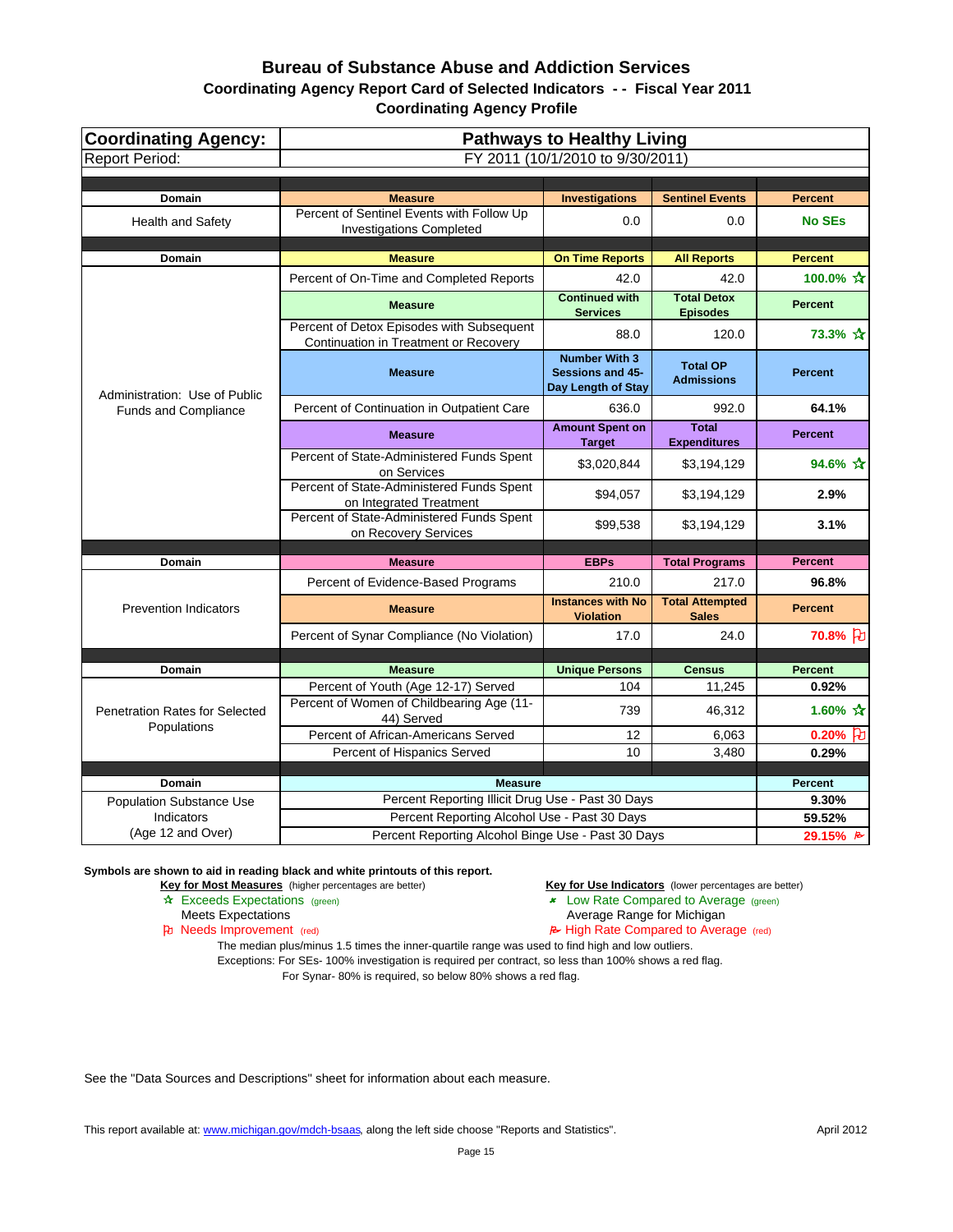| <b>Coordinating Agency:</b>                          | <b>Saginaw County Department of Public Health</b>                                  |                                                                       |                                        |                |
|------------------------------------------------------|------------------------------------------------------------------------------------|-----------------------------------------------------------------------|----------------------------------------|----------------|
| <b>Report Period:</b>                                | FY 2011 (10/1/2010 to 9/30/2011)                                                   |                                                                       |                                        |                |
|                                                      |                                                                                    |                                                                       |                                        |                |
| <b>Domain</b>                                        | <b>Measure</b>                                                                     | <b>Investigations</b>                                                 | <b>Sentinel Events</b>                 | <b>Percent</b> |
| <b>Health and Safety</b>                             | Percent of Sentinel Events with Follow Up<br><b>Investigations Completed</b>       | 1.0                                                                   | 1.0                                    | 100.0%         |
| Domain                                               | <b>Measure</b>                                                                     | <b>On Time Reports</b>                                                | <b>All Reports</b>                     | <b>Percent</b> |
|                                                      | Percent of On-Time and Completed Reports                                           | 42.0                                                                  | 42.0                                   | 100.0% ☆       |
|                                                      | <b>Measure</b>                                                                     | <b>Continued with</b><br><b>Services</b>                              | <b>Total Detox</b><br><b>Episodes</b>  | <b>Percent</b> |
|                                                      | Percent of Detox Episodes with Subsequent<br>Continuation in Treatment or Recovery | 126.0                                                                 | 231.0                                  | 54.5%          |
| Administration: Use of Public                        | <b>Measure</b>                                                                     | <b>Number With 3</b><br><b>Sessions and 45-</b><br>Day Length of Stay | <b>Total OP</b><br><b>Admissions</b>   | <b>Percent</b> |
| <b>Funds and Compliance</b>                          | Percent of Continuation in Outpatient Care                                         | 353.0                                                                 | 684.0                                  | 51.6%          |
|                                                      | <b>Measure</b>                                                                     | <b>Amount Spent on</b><br><b>Target</b>                               | <b>Total</b><br><b>Expenditures</b>    | <b>Percent</b> |
|                                                      | Percent of State-Administered Funds Spent<br>on Services                           | \$2,895,142                                                           | \$3,288,578                            | 88.0%          |
|                                                      | Percent of State-Administered Funds Spent<br>on Integrated Treatment               | \$165                                                                 | \$3,288,578                            | $0.0\%$ $ E $  |
|                                                      | Percent of State-Administered Funds Spent<br>on Recovery Services                  | \$0                                                                   | \$3,288,578                            | $0.0%$ [わ      |
|                                                      |                                                                                    |                                                                       |                                        | <b>Percent</b> |
| <b>Domain</b>                                        | <b>Measure</b>                                                                     | <b>EBPs</b>                                                           | <b>Total Programs</b>                  |                |
|                                                      | Percent of Evidence-Based Programs                                                 | 360.0                                                                 | 370.0                                  | 97.3%          |
| <b>Prevention Indicators</b>                         | <b>Measure</b>                                                                     | <b>Instances with No</b><br><b>Violation</b>                          | <b>Total Attempted</b><br><b>Sales</b> | <b>Percent</b> |
|                                                      | Percent of Synar Compliance (No Violation)                                         | 22.0                                                                  | 27.0                                   | 81.5%          |
|                                                      |                                                                                    |                                                                       |                                        |                |
| Domain                                               | <b>Measure</b>                                                                     | <b>Unique Persons</b>                                                 | <b>Census</b>                          | <b>Percent</b> |
|                                                      | Percent of Youth (Age 12-17) Served<br>Percent of Women of Childbearing Age (11-   | 76<br>456                                                             | 19,736<br>55,273                       | 0.39%<br>0.82% |
| <b>Penetration Rates for Selected</b><br>Populations | 44) Served                                                                         |                                                                       |                                        |                |
|                                                      | Percent of African-Americans Served                                                | 416                                                                   | 26,747                                 | 1.56%          |
|                                                      | Percent of Hispanics Served                                                        | 100                                                                   | 9,623                                  | 1.04%          |
| <b>Domain</b>                                        | <b>Measure</b>                                                                     |                                                                       |                                        | <b>Percent</b> |
| <b>Population Substance Use</b>                      |                                                                                    | Percent Reporting Illicit Drug Use - Past 30 Days                     |                                        | 8.86%          |
| Indicators                                           | Percent Reporting Alcohol Use - Past 30 Days                                       |                                                                       | 54.76%                                 |                |
| (Age 12 and Over)                                    | Percent Reporting Alcohol Binge Use - Past 30 Days                                 |                                                                       | 25.74%                                 |                |

**Symbols are shown to aid in reading black and white printouts of this report.**

**Key for Most Measures** (higher percentages are better) **Key for Use Indicators** (lower percentages are better)

- 
- 

Exceeds Expectations (green) Low Rate Compared to Average (green)

Meets Expectations **Average Range for Michigan** 

Needs Improvement (red) High Rate Compared to Average (red)

The median plus/minus 1.5 times the inner-quartile range was used to find high and low outliers. Exceptions: For SEs- 100% investigation is required per contract, so less than 100% shows a red flag. For Synar- 80% is required, so below 80% shows a red flag.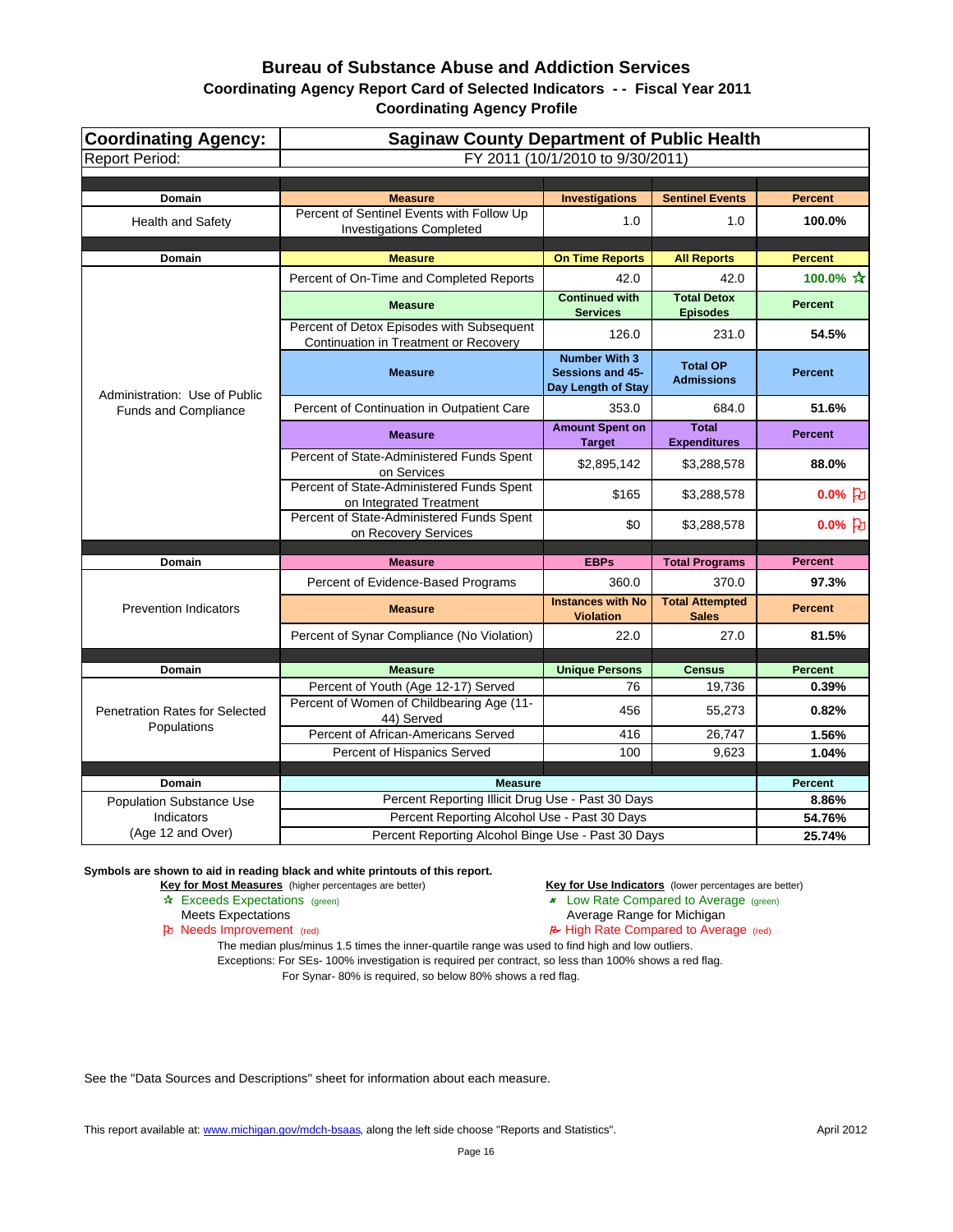| Coordinating Agency:<br><b>Report Period:</b> | <b>St. Clair County Community Mental Health</b><br>FY 2011 (10/1/2010 to 9/30/2011) |                                                                       |                                        |                    |
|-----------------------------------------------|-------------------------------------------------------------------------------------|-----------------------------------------------------------------------|----------------------------------------|--------------------|
|                                               |                                                                                     |                                                                       |                                        |                    |
| <b>Domain</b>                                 | <b>Measure</b>                                                                      | <b>Investigations</b>                                                 | <b>Sentinel Events</b>                 | <b>Percent</b>     |
| <b>Health and Safety</b>                      | Percent of Sentinel Events with Follow Up<br><b>Investigations Completed</b>        | 0.0                                                                   | 0.0                                    | <b>No SEs</b>      |
| <b>Domain</b>                                 | <b>Measure</b>                                                                      | <b>On Time Reports</b>                                                | <b>All Reports</b>                     | <b>Percent</b>     |
|                                               | Percent of On-Time and Completed Reports                                            | 41.0                                                                  | 42.0                                   | 97.6%              |
|                                               | <b>Measure</b>                                                                      | <b>Continued with</b><br><b>Services</b>                              | <b>Total Detox</b><br><b>Episodes</b>  | <b>Percent</b>     |
|                                               | Percent of Detox Episodes with Subsequent<br>Continuation in Treatment or Recovery  | 143.0                                                                 | 228.0                                  | 62.7%              |
| Administration: Use of Public                 | <b>Measure</b>                                                                      | <b>Number With 3</b><br><b>Sessions and 45-</b><br>Day Length of Stay | <b>Total OP</b><br><b>Admissions</b>   | <b>Percent</b>     |
| <b>Funds and Compliance</b>                   | Percent of Continuation in Outpatient Care                                          | 415.0                                                                 | 814.0                                  | 51.0%              |
|                                               | <b>Measure</b>                                                                      | <b>Amount Spent on</b><br><b>Target</b>                               | <b>Total</b><br><b>Expenditures</b>    | <b>Percent</b>     |
|                                               | Percent of State-Administered Funds Spent<br>on Services                            | \$2,226,923                                                           | \$2,808,419                            | 79.3%              |
|                                               | Percent of State-Administered Funds Spent<br>on Integrated Treatment                | \$77,192                                                              | \$2,808,419                            | 2.7%               |
|                                               | Percent of State-Administered Funds Spent<br>on Recovery Services                   | \$0                                                                   | \$2,808,419                            | $0.0%$ PU          |
|                                               |                                                                                     |                                                                       |                                        |                    |
| Domain                                        | <b>Measure</b>                                                                      | <b>EBPs</b><br>141.0                                                  | <b>Total Programs</b>                  | <b>Percent</b>     |
|                                               | Percent of Evidence-Based Programs                                                  |                                                                       | 142.0                                  | 99.3%              |
| <b>Prevention Indicators</b>                  | <b>Measure</b>                                                                      | <b>Instances with No</b><br><b>Violation</b>                          | <b>Total Attempted</b><br><b>Sales</b> | <b>Percent</b>     |
|                                               | Percent of Synar Compliance (No Violation)                                          | 21.0                                                                  | 28.0                                   | 75.0% }            |
|                                               |                                                                                     |                                                                       |                                        |                    |
| <b>Domain</b>                                 | <b>Measure</b>                                                                      | <b>Unique Persons</b>                                                 | <b>Census</b>                          | <b>Percent</b>     |
| <b>Penetration Rates for Selected</b>         | Percent of Youth (Age 12-17) Served<br>Percent of Women of Childbearing Age (11-    | 59<br>685                                                             | 19,770<br>78,378                       | 0.30%<br>0.87%     |
| Populations                                   | 44) Served<br>Percent of African-Americans Served                                   | 134                                                                   |                                        |                    |
|                                               | Percent of Hispanics Served                                                         | 58                                                                    | 3,555<br>4,938                         | 3.77% $*$<br>1.17% |
|                                               |                                                                                     |                                                                       |                                        |                    |
| Domain                                        | <b>Measure</b>                                                                      |                                                                       |                                        | <b>Percent</b>     |
| <b>Population Substance Use</b>               | Percent Reporting Illicit Drug Use - Past 30 Days                                   |                                                                       |                                        | $7.44\%$ *         |
| Indicators                                    | Percent Reporting Alcohol Use - Past 30 Days                                        |                                                                       |                                        | 56.60%             |
| (Age 12 and Over)                             | Percent Reporting Alcohol Binge Use - Past 30 Days                                  |                                                                       |                                        | 26.31%             |

#### **Symbols are shown to aid in reading black and white printouts of this report.**

**Key for Most Measures** (higher percentages are better) **Key for Use Indicators** (lower percentages are better)

- 
- Exceeds Expectations (green) Low Rate Compared to Average (green)
	- Meets Expectations **Average Range for Michigan**
- Needs Improvement (red) High Rate Compared to Average (red)

The median plus/minus 1.5 times the inner-quartile range was used to find high and low outliers. Exceptions: For SEs- 100% investigation is required per contract, so less than 100% shows a red flag. For Synar- 80% is required, so below 80% shows a red flag.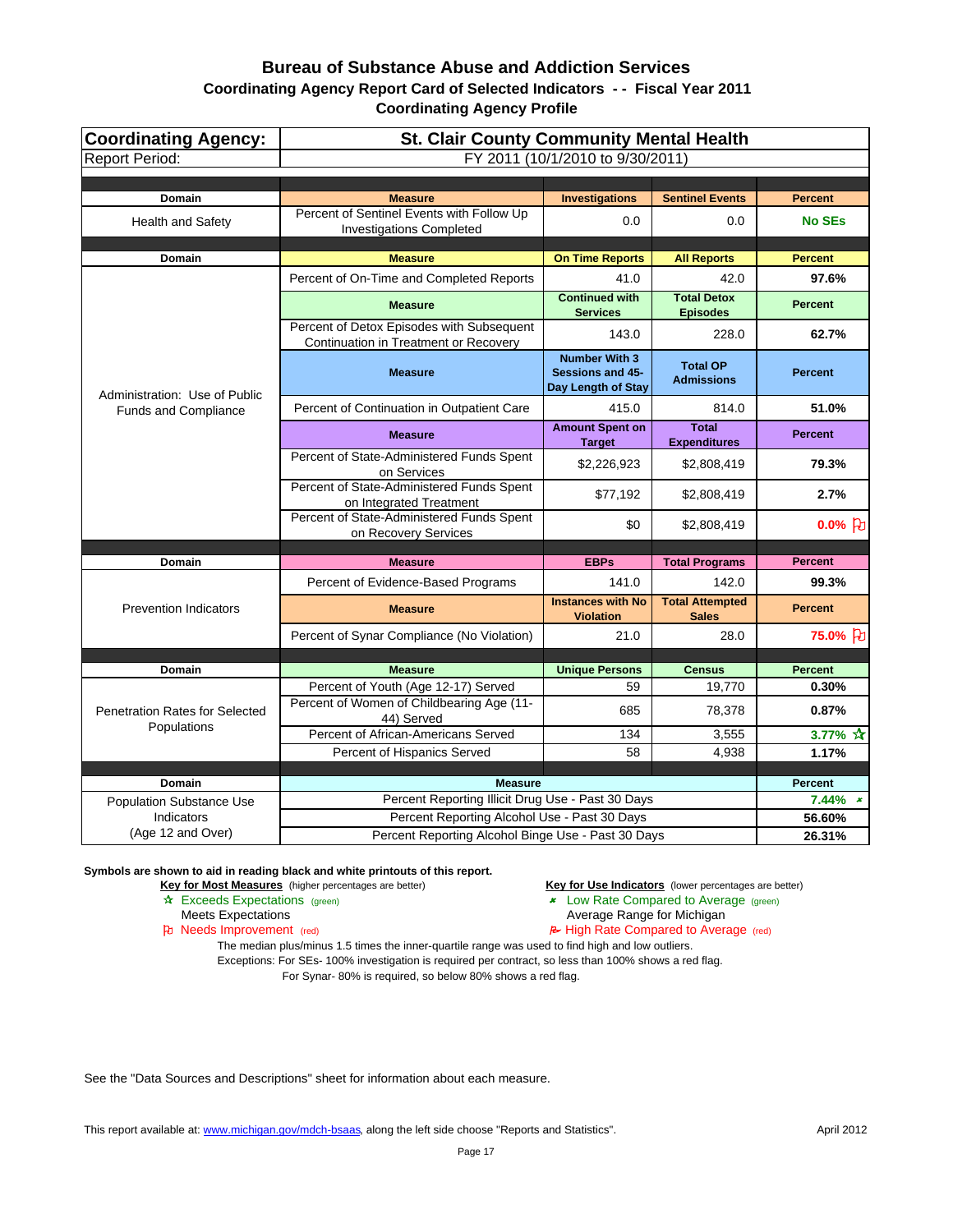| Coordinating Agency:<br><b>Report Period:</b> | <b>Southeast Michigan Community Alliance (SEMCA)</b><br>FY 2011 (10/1/2010 to 9/30/2011) |                                                                       |                                        |                     |
|-----------------------------------------------|------------------------------------------------------------------------------------------|-----------------------------------------------------------------------|----------------------------------------|---------------------|
|                                               |                                                                                          |                                                                       |                                        |                     |
| <b>Domain</b>                                 | <b>Measure</b>                                                                           | <b>Investigations</b>                                                 | <b>Sentinel Events</b>                 | <b>Percent</b>      |
| <b>Health and Safety</b>                      | Percent of Sentinel Events with Follow Up<br><b>Investigations Completed</b>             | 2.0                                                                   | 2.0                                    | 100.0%              |
| <b>Domain</b>                                 | <b>Measure</b>                                                                           | <b>On Time Reports</b>                                                | <b>All Reports</b>                     | <b>Percent</b>      |
|                                               | Percent of On-Time and Completed Reports                                                 | 41.0                                                                  | 42.0                                   | 97.6%               |
|                                               | <b>Measure</b>                                                                           | <b>Continued with</b><br><b>Services</b>                              | <b>Total Detox</b><br><b>Episodes</b>  | <b>Percent</b>      |
|                                               | Percent of Detox Episodes with Subsequent<br>Continuation in Treatment or Recovery       | 701.0                                                                 | 1,136.0                                | 61.7%               |
| Administration: Use of Public                 | <b>Measure</b>                                                                           | <b>Number With 3</b><br><b>Sessions and 45-</b><br>Day Length of Stay | <b>Total OP</b><br><b>Admissions</b>   | <b>Percent</b>      |
| <b>Funds and Compliance</b>                   | Percent of Continuation in Outpatient Care                                               | 1,182.0                                                               | 1,600.0                                | 73.9% ☆             |
|                                               | <b>Measure</b>                                                                           | <b>Amount Spent on</b><br><b>Target</b>                               | <b>Total</b><br><b>Expenditures</b>    | <b>Percent</b>      |
|                                               | Percent of State-Administered Funds Spent<br>on Services                                 | \$9,966,232                                                           | \$11,032,385                           | 90.3%               |
|                                               | Percent of State-Administered Funds Spent<br>on Integrated Treatment                     | \$2,628,395                                                           | \$11,032,385                           | 23.8% ☆             |
|                                               | Percent of State-Administered Funds Spent<br>on Recovery Services                        | \$189,011                                                             | \$11,032,385                           | 1.7%                |
|                                               | <b>Measure</b>                                                                           | <b>EBPs</b>                                                           | <b>Total Programs</b>                  | <b>Percent</b>      |
| Domain                                        | Percent of Evidence-Based Programs                                                       | 907.0                                                                 | 909.0                                  | 99.8% ☆             |
| <b>Prevention Indicators</b>                  | <b>Measure</b>                                                                           | <b>Instances with No</b><br><b>Violation</b>                          | <b>Total Attempted</b><br><b>Sales</b> | <b>Percent</b>      |
|                                               | Percent of Synar Compliance (No Violation)                                               | 52.0                                                                  | 64.0                                   | 81.3%               |
|                                               |                                                                                          |                                                                       |                                        |                     |
| <b>Domain</b>                                 | <b>Measure</b>                                                                           | <b>Unique Persons</b>                                                 | <b>Census</b>                          | <b>Percent</b>      |
| Penetration Rates for Selected                | Percent of Youth (Age 12-17) Served<br>Percent of Women of Childbearing Age (11-         | 156<br>1,754                                                          | 77,862<br>336,593                      | $0.20%$ PU<br>0.52% |
| Populations                                   | 44) Served<br>Percent of African-Americans Served                                        | 831                                                                   | 69,782                                 |                     |
|                                               | Percent of Hispanics Served                                                              | 134                                                                   | 13,255                                 | 1.19%<br>1.01%      |
|                                               |                                                                                          |                                                                       |                                        |                     |
| <b>Domain</b>                                 | <b>Measure</b>                                                                           |                                                                       |                                        | Percent             |
| <b>Population Substance Use</b>               | Percent Reporting Illicit Drug Use - Past 30 Days                                        |                                                                       | 8.23%                                  |                     |
| Indicators<br>(Age 12 and Over)               | Percent Reporting Alcohol Use - Past 30 Days                                             |                                                                       | 54.99%                                 |                     |
|                                               | Percent Reporting Alcohol Binge Use - Past 30 Days                                       |                                                                       |                                        | 25.05%              |

**Symbols are shown to aid in reading black and white printouts of this report.**

**Key for Most Measures** (higher percentages are better) **Key for Use Indicators** (lower percentages are better)

- Exceeds Expectations (green) Low Rate Compared to Average (green)
	- Meets Expectations **Average Range for Michigan**
- Needs Improvement (red) High Rate Compared to Average (red)

The median plus/minus 1.5 times the inner-quartile range was used to find high and low outliers. Exceptions: For SEs- 100% investigation is required per contract, so less than 100% shows a red flag. For Synar- 80% is required, so below 80% shows a red flag.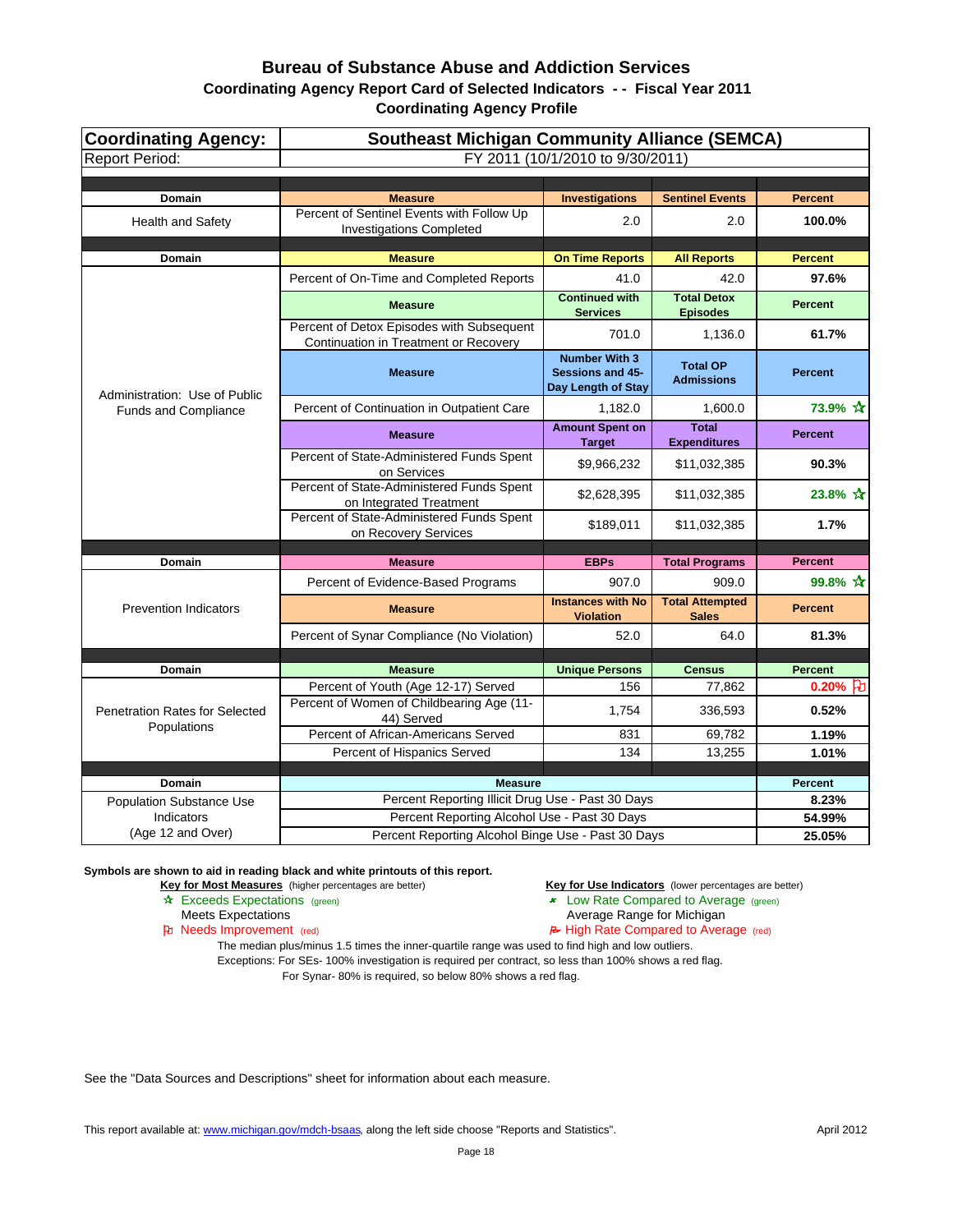| <b>Coordinating Agency:</b><br><b>Report Period:</b> | <b>Washtenaw Community Health Organization</b><br>FY 2011 (10/1/2010 to 9/30/2011) |                                                                |                                        |                                          |
|------------------------------------------------------|------------------------------------------------------------------------------------|----------------------------------------------------------------|----------------------------------------|------------------------------------------|
|                                                      |                                                                                    |                                                                |                                        |                                          |
| <b>Domain</b>                                        | <b>Measure</b>                                                                     | <b>Investigations</b>                                          | <b>Sentinel Events</b>                 | <b>Percent</b>                           |
| <b>Health and Safety</b>                             | Percent of Sentinel Events with Follow Up<br><b>Investigations Completed</b>       | 0.0                                                            | 0.0                                    | <b>No SEs</b>                            |
| Domain                                               | <b>Measure</b>                                                                     | <b>On Time Reports</b>                                         | <b>All Reports</b>                     | <b>Percent</b>                           |
|                                                      | Percent of On-Time and Completed Reports                                           | 40.0                                                           | 42.0                                   | 95.2%                                    |
|                                                      | <b>Measure</b>                                                                     | <b>Continued with</b><br><b>Services</b>                       | <b>Total Detox</b><br><b>Episodes</b>  | <b>Percent</b>                           |
|                                                      | Percent of Detox Episodes with Subsequent<br>Continuation in Treatment or Recovery | 65.0                                                           | 267.0                                  | 24.3% 7                                  |
| Administration: Use of Public                        | <b>Measure</b>                                                                     | <b>Number With 3</b><br>Sessions and 45-<br>Day Length of Stay | <b>Total OP</b><br><b>Admissions</b>   | <b>Percent</b>                           |
| Funds and Compliance                                 | Percent of Continuation in Outpatient Care                                         | 73.0                                                           | 109.0                                  | 67.0%                                    |
|                                                      | <b>Measure</b>                                                                     | <b>Amount Spent on</b><br><b>Target</b>                        | <b>Total</b><br><b>Expenditures</b>    | <b>Percent</b>                           |
|                                                      | Percent of State-Administered Funds Spent<br>on Services                           | \$4,527,335                                                    | \$4,946,530                            | 91.5%                                    |
|                                                      | Percent of State-Administered Funds Spent<br>on Integrated Treatment               | \$1,248,593                                                    | \$4,946,530                            | 25.2% ☆                                  |
|                                                      | Percent of State-Administered Funds Spent<br>on Recovery Services                  | \$338,271                                                      | \$4,946,530                            | 6.8% $\mathbf{\hat{x}}$                  |
|                                                      |                                                                                    |                                                                |                                        | <b>Percent</b>                           |
| Domain                                               | <b>Measure</b>                                                                     | <b>EBPs</b>                                                    | <b>Total Programs</b>                  |                                          |
|                                                      | Percent of Evidence-Based Programs                                                 | 255.0                                                          | 256.0                                  | 99.6% $\star$                            |
| <b>Prevention Indicators</b>                         | <b>Measure</b>                                                                     | <b>Instances with No</b><br><b>Violation</b>                   | <b>Total Attempted</b><br><b>Sales</b> | <b>Percent</b>                           |
|                                                      | Percent of Synar Compliance (No Violation)                                         | 17.0                                                           | 26.0                                   | 65.4% }                                  |
|                                                      |                                                                                    |                                                                |                                        |                                          |
| <b>Domain</b>                                        | <b>Measure</b>                                                                     | <b>Unique Persons</b>                                          | <b>Census</b>                          | <b>Percent</b>                           |
| <b>Penetration Rates for Selected</b>                | Percent of Youth (Age 12-17) Served<br>Percent of Women of Childbearing Age (11-   | 33<br>408                                                      | 31,894<br>144,543                      | $0.10%$ <sub>[</sub> D]<br>$0.28%$ $ E $ |
| Populations                                          | 44) Served<br>Percent of African-Americans Served                                  | 285                                                            | 32,486                                 | 0.88%                                    |
|                                                      | Percent of Hispanics Served                                                        | 19                                                             | 11,683                                 | 0.16% $\bm{\beta}$                       |
|                                                      |                                                                                    |                                                                |                                        |                                          |
| <b>Domain</b>                                        | <b>Measure</b>                                                                     |                                                                |                                        | <b>Percent</b>                           |
| <b>Population Substance Use</b>                      | Percent Reporting Illicit Drug Use - Past 30 Days                                  |                                                                |                                        | 9.93%                                    |
| Indicators<br>(Age 12 and Over)                      | Percent Reporting Alcohol Use - Past 30 Days                                       |                                                                |                                        | 61.91% A<br>25.76%                       |
|                                                      | Percent Reporting Alcohol Binge Use - Past 30 Days                                 |                                                                |                                        |                                          |

**Symbols are shown to aid in reading black and white printouts of this report.**

**Key for Most Measures** (higher percentages are better) **Key for Use Indicators** (lower percentages are better)

- 
- Exceeds Expectations (green) Low Rate Compared to Average (green)
	- Meets Expectations **Average Range for Michigan**
- Needs Improvement (red) High Rate Compared to Average (red)

The median plus/minus 1.5 times the inner-quartile range was used to find high and low outliers. Exceptions: For SEs- 100% investigation is required per contract, so less than 100% shows a red flag. For Synar- 80% is required, so below 80% shows a red flag.